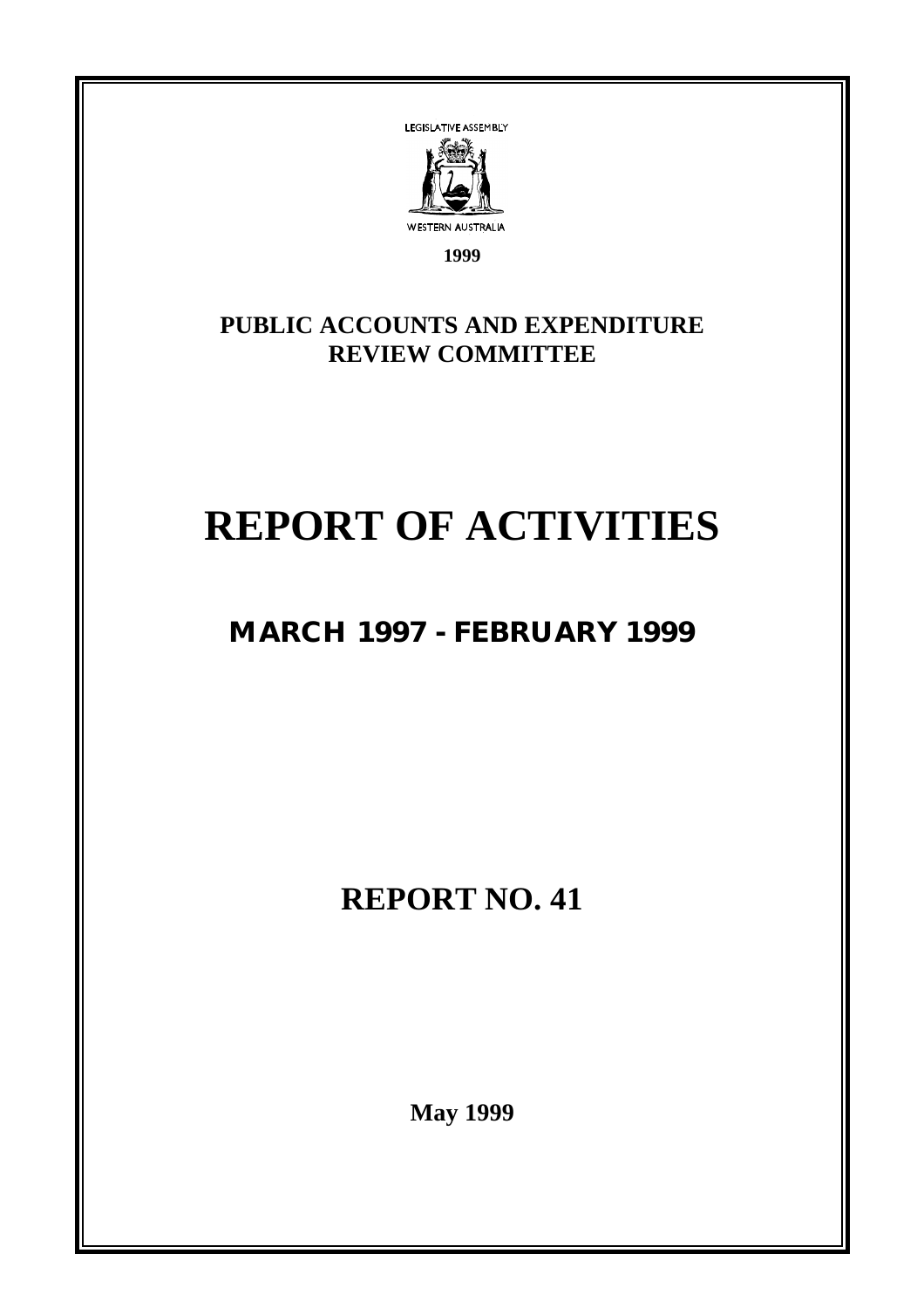*Further copies available from -*



State Law Publisher 10 William Street PERTH WA 6000

Telephone: (08) 9321 7688<br>Facsimile: (08) 9321 7536 (08) 9321 7536 Email: sales@mpc.wa.gov.au

LEGISLATIVE ASSEMBLY



Published by the Legislative Assembly, Perth, Western Australia 6000 Printed by the Government Printer, State Law Publisher

WESTERN AUSTRALIA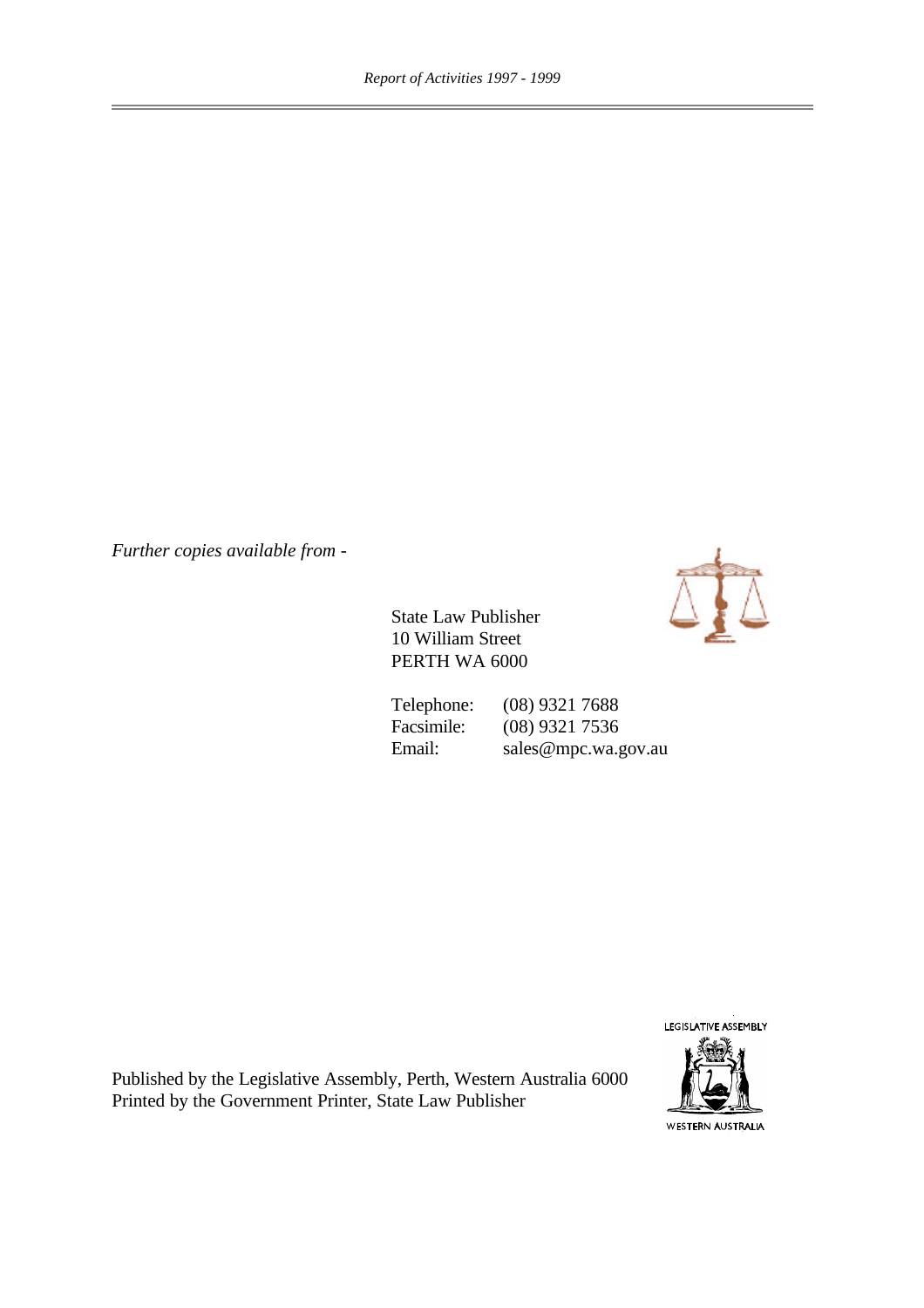

**1999**

## **PUBLIC ACCOUNTS AND EXPENDITURE REVIEW COMMITTEE**

## **REPORT OF ACTIVITIES**

## **MARCH 1997 - FEBRUARY 1999**

## **REPORT NO. 41**

Presented by: **Mr M.W. Trenorden**, **MLA** Laid on the Table of the Legislative Assembly on Thursday, 6 May 1999

**ORDERED TO BE PRINTED**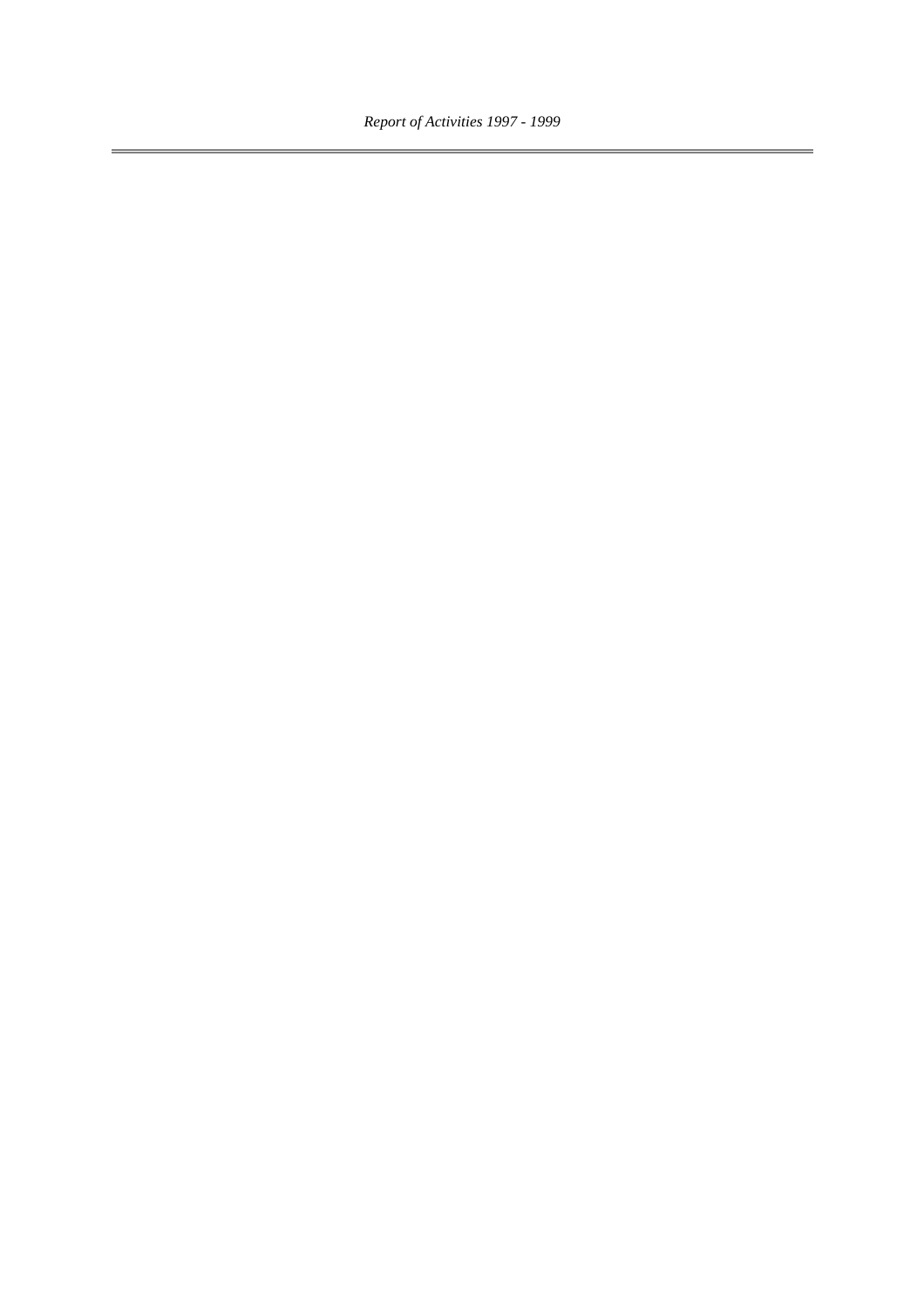### **COMMITTEE'S FUNCTIONS AND POWERS**

The Committee obtains its powers and functions from the Standing Orders of the Legislative Assembly. Standing Order 412(1) states that the functions of the Committee are -

... to inquire into, consider and report to the Parliament on any proposal, matter or thing connected with the receipt and expenditure of public moneys, including moneys allocated under the Annual Appropriation Bills and the Loan Fund.

Moreover the Committee is empowered by Standing Order 412 (2) -

- (a) to examine the public accounts transmitted to the Assembly by the Auditor-General;
- (b) to examine the financial affairs and accounts of Government agencies of the State whether or not such accounts have been audited by the Auditor-General;
- (c) to examine all reports of the Auditor-General, copies of which have been laid before the Assembly;
- (d) to inquire into, and report to the Assembly on any question which
	- (i) it deems necessary to investigate;
	- (ii) is referred to it by a resolution of the Assembly;
	- (iii) is referred to it by a Minister of the Crown, or
	- (iv) is referred to it by the Auditor-General;
- (e) to report to the Assembly from time to time, any alteration which the Committee thinks desirable on any matter relating to the form of those accounts, or in the method of keeping them or in the mode of receipt, control, issue or payment of public moneys;
- (f) to inquire into expenditure by a Minister of the Crown made without Parliamentary sanction or appropriation and report to the Assembly from time to time, upon any matter connected with that expenditure which the Committee considers ought to be brought to the notice of the Assembly;
- (g) to consider any papers on public expenditure presented to the Assembly and such of the expenditure as it sees fit to examine; and
- (h) to consider whether the objectives of public expenditure are being achieved, or may be achieved more economically.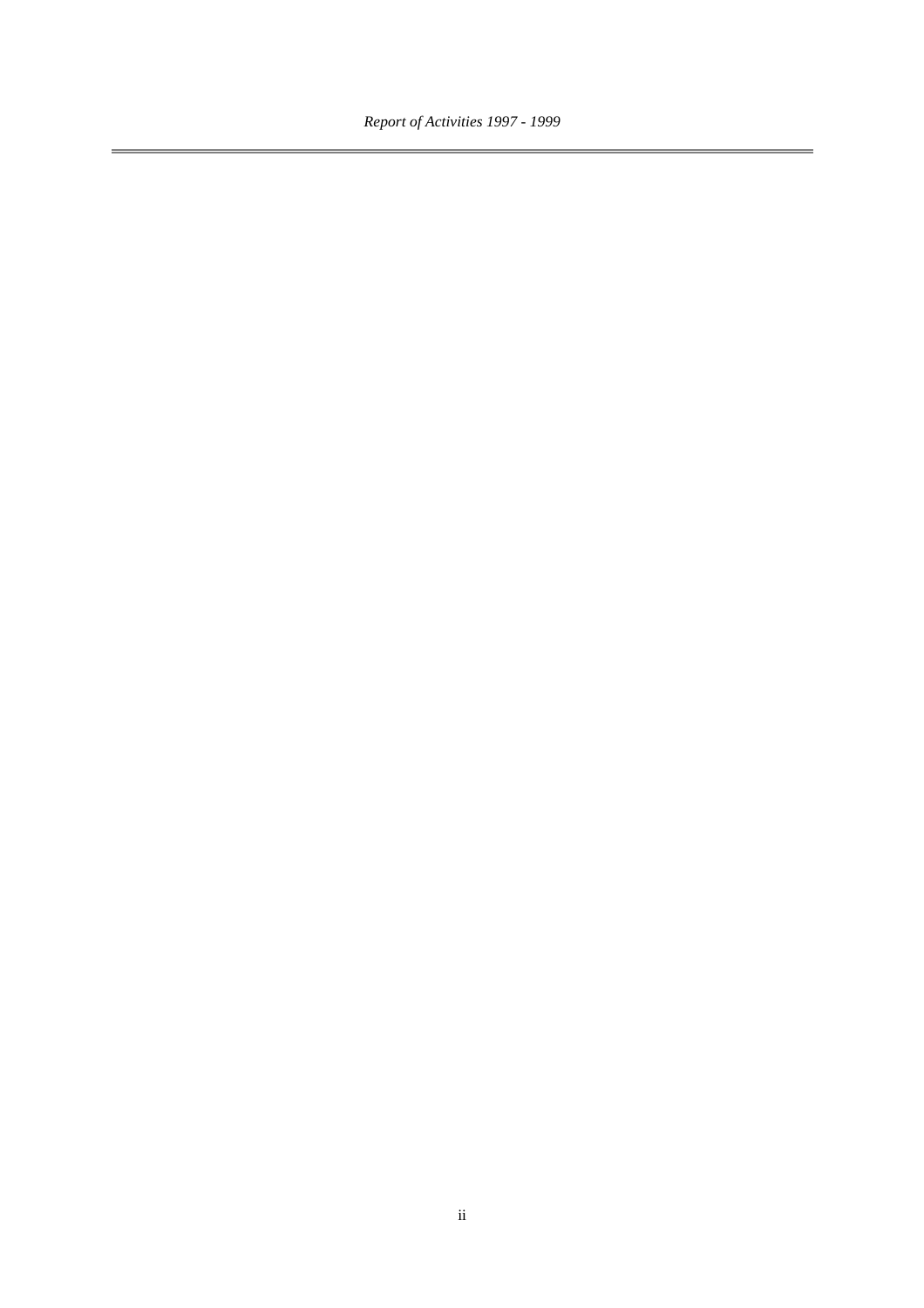#### **MEMBERS OF THE COMMITTEE**

**Chairman** Mr M.W. Trenorden, MLA **Deputy Chairman** Mr L. Graham, MLA **Members** Mrs M.R. Holmes, MLA Ms A.J.G. MacTiernan, MLA Mr I.F. Osborne, MLA

## **COMMITTEE STAFF**

| Mr Andrew Young       |
|-----------------------|
| Ms Amanda Millsom-May |
| Ms Stefanie Dobro     |
| Mrs Patricia Roach    |
|                       |

### **COMMITTEE ADDRESS**

Public Accounts and Expenditure Review Committee Legislative Assembly Parliament House PERTH, WA 6000

> Tel: (08) 9222 7467 Fax: (08) 9222 7804 E-mail: ayoung@parliament.wa.gov.au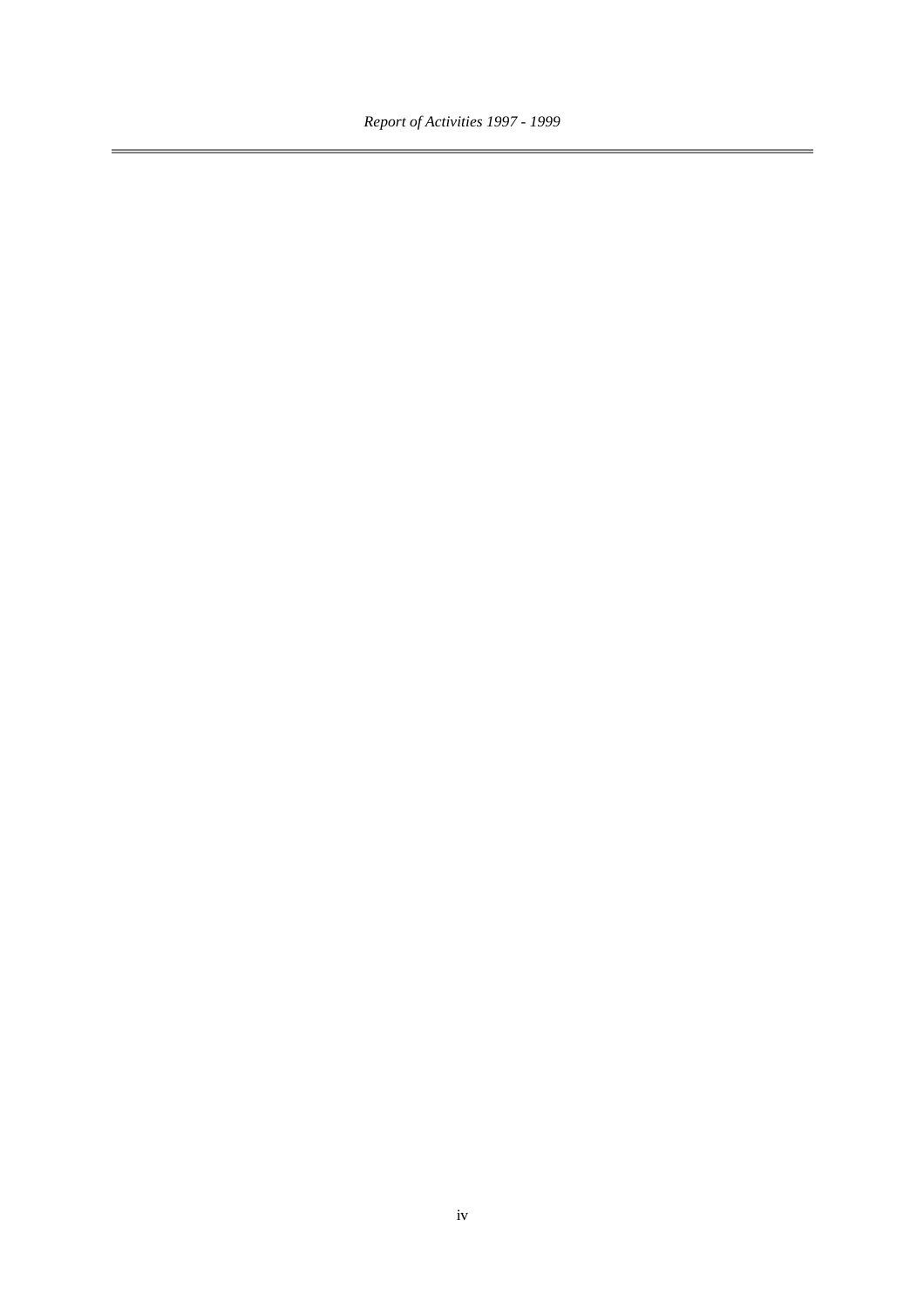## **TABLE OF CONTENTS**

|                               |     |                                                           | Page No.       |
|-------------------------------|-----|-----------------------------------------------------------|----------------|
| <b>CHAIRMAN'S PREFACE</b>     |     |                                                           | vii            |
| <b>OVERVIEW OF ACTIVITIES</b> |     |                                                           | ix             |
| <b>Chapter One</b>            |     | <b>INTRODUCTION</b>                                       | $\mathbf{1}$   |
| 1.1                           |     | Appointment of the Committee                              | $\mathbf{1}$   |
| 1.2                           |     | <b>Member Profiles</b>                                    | $\mathbf{1}$   |
| 1.3                           |     | <b>Staff and Support Services</b>                         | $\overline{4}$ |
| <b>Chapter Two</b>            |     | <b>COMMITTEE OPERATIONS</b>                               | 5              |
| 2.1                           |     | <b>Brief History</b>                                      | 5              |
| 2.2                           |     | <b>Powers and Functions</b>                               | 5              |
| 2.3                           |     | <b>Committee Operations</b>                               | 6              |
|                               |     | <b>Chapter Three REPORTS AND DISCUSSION PAPERS TABLED</b> | 7              |
| 3.1                           |     | Committee Reports Tabled -                                | 7              |
| Report No. 35 -               |     | Report on Procedure for the Examination of                |                |
|                               |     | Witnesses - Open and Reportable Hearings                  | 7              |
| Report No. 36 -               |     | Report on the Western Australian Tourism                  |                |
|                               |     | <b>Commission Sponsorship Agreement with Global</b>       |                |
|                               |     | Dance Foundation Inc.                                     | 7              |
| Report No. 37 -               |     | Interim Report on the Nature and Full Extent of State     |                |
|                               |     | Support for the Iron and Steel (Mid West) Project         | 8              |
| Report No. 38 -               |     | Follow-Up Report on the Western Australian Tourism        |                |
|                               |     | Commission Sponsorship Agreement with Global              |                |
|                               |     | Dance Foundation Inc.                                     | 8              |
| Report No. 39 -               |     | Follow-Up Report on Western Australian Government         |                |
|                               |     | Financial Assistance to Industry                          | 8              |
| Report No. 40 -               |     | Interim Report on the State Budget Estimates              |                |
|                               |     | Information and Processes in the Legislative Assembly     | 9              |
| 3.2                           |     | Discussion Papers Tabled -                                | 10             |
|                               |     | Telehealth, April 1998                                    | 10             |
|                               |     | Tele-education, June 1998                                 | 10             |
| <b>Chapter Four</b>           |     | <b>INQUIRIES / ISSUES IN PROGRESS</b>                     | 11             |
|                               | 4.1 | Government in an Online Environment                       | 11             |
|                               | 4.2 | Funding and Administration of Community                   |                |
|                               |     | Service Obligations (CSOs)                                | 12             |
|                               | 4.3 | Year 2000 Problem                                         | 13             |
|                               | 4.4 | The Constitutional Centre of Western Australia            | 13             |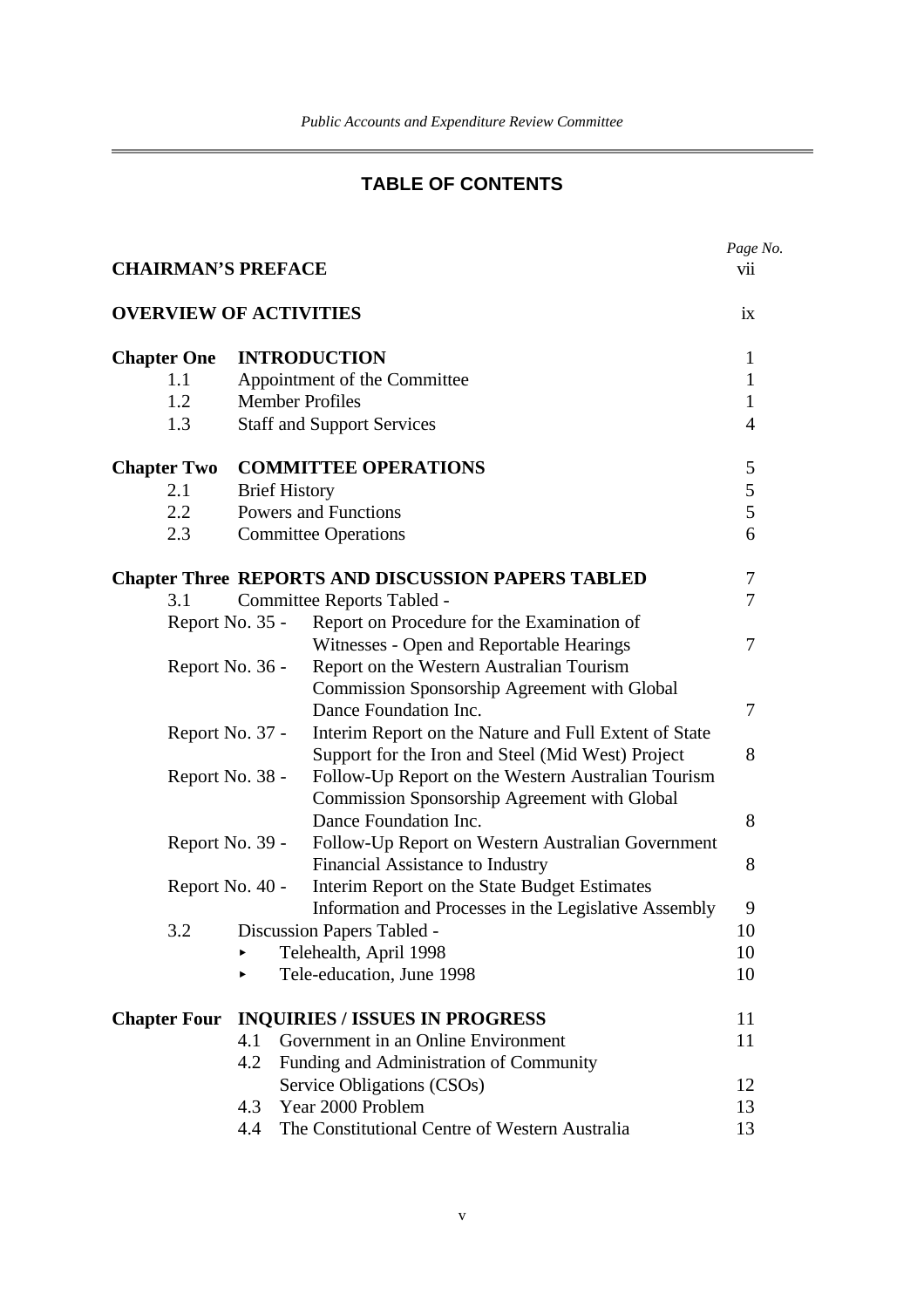## **Table of Contents cont'd**

|                              |                                                                       | Page No. |
|------------------------------|-----------------------------------------------------------------------|----------|
| <b>Chapter Five</b>          | <b>OTHER ACTIVITIES</b>                                               |          |
|                              | Australasian Council of Public Accounts<br>5.1                        |          |
|                              | Committees (ACPAC)                                                    | 15       |
|                              | Meetings with the Auditor General<br>5.2                              | 16       |
|                              | Meetings / Forums Conducted<br>5.3                                    | 17       |
|                              | Conferences / Seminars Attended<br>5.4                                | 17       |
|                              | 5.5 External Provider Training                                        | 18       |
| <b>Chapter Six</b>           | <b>COST OF COMMITTEE OPERATIONS</b>                                   | 19       |
| <b>APPENDICES</b>            |                                                                       |          |
| Appendix One<br>Appendix Two | Witnesses appearing before the Committee<br><b>Meeting Attendance</b> | 21<br>25 |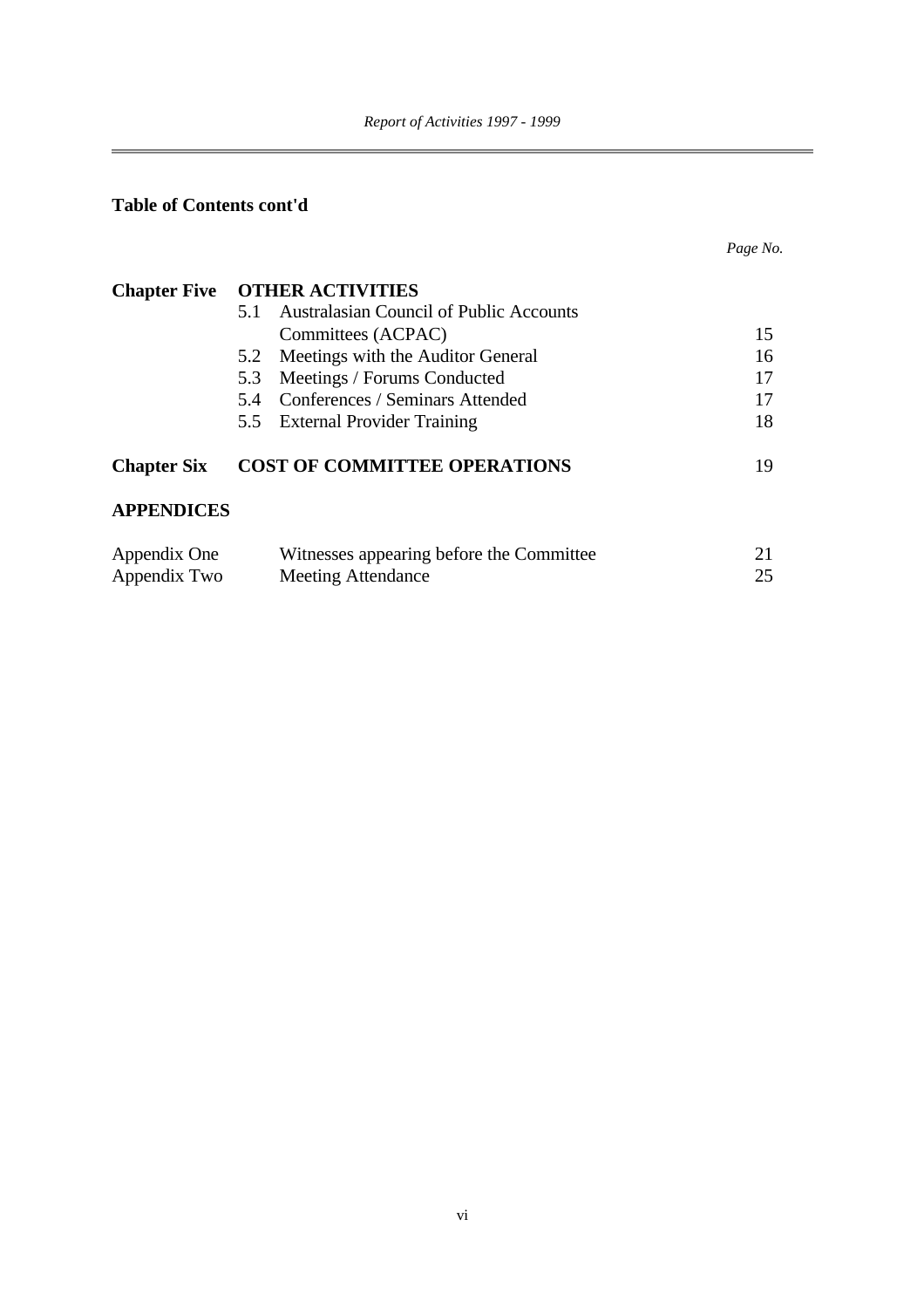## **CHAIRMAN'S PREFACE**

Mr Speaker,

I am pleased to present the Public Accounts and Expenditure Review Committee's Report of Activities, March 1997 - February 1999. The reporting period was extremely productive for the Committee and it conducted 54 meetings, took evidence from 84 witnesses and tabled 42 report findings and 23 report recommendations.

The Committee's achievements included the tabling of six reports and two discussion papers. Most notably was the Committee's Report No. 36 on the Western Australian Tourism Commission Sponsorship Agreement with Global Dance Foundation Inc. The report was the culmination of one of the most highly publicised inquiries ever undertaken by the Committee and I would like to acknowledge the professional manner with which Members undertook what was a difficult and complex inquiry.

The Committee also commenced a number of other inquiries and activities which are still in progress and which it hopes to complete during 1999-2000. In particular, the Committee's inquiry into Government in an Online Environment has been in progress during the reporting period and has involved the conduct of a number of informal briefings as well as a number of formal hearings with experts in the area of online services. In September 1997, the Committee travelled to North America to examine environments where governments were already online and the benefits afforded by this shift. The Committee expects to table this report within the next few months.

The Committee also conducted an interim inquiry into the State Budget Estimates Information and Process which culminated in a Report in December 1998. The Committee looks forward to an even more extensive review of the budget estimates information and a final report during 1999.

In early 1997, the Committee became the host State of the Australasian Council of Public Accounts Committees (ACPAC). This role entailed the conduct of a mid-term meeting of the Council in February 1998 and a Biennial Conference in February 1999. The Conference was a particular highlight and success for the Committee and was attended by 68 delegates comprising Public Accounts Committees and Auditors-General representatives from all of the States and Territories of Australia, in addition to delegates from Papua New Guinea, New Zealand, United Kingdom and Canada.

In conclusion, the Committee's achievements and activities would not have been possible without the commitment of my fellow Members and I thank them for their contribution.

Finally, I would like to place on the record my appreciation to the staff of the Committee, Senior Research Officer, Mr Andrew Young, Research Officers, Ms Amanda Millsom-May, Ms Kirsten Robinson and Ms Stefanie Dobro, and Mrs Patricia Roach for her secretarial assistance in the production of this report.

MAX TRENORDEN, MLA CHAIRMAN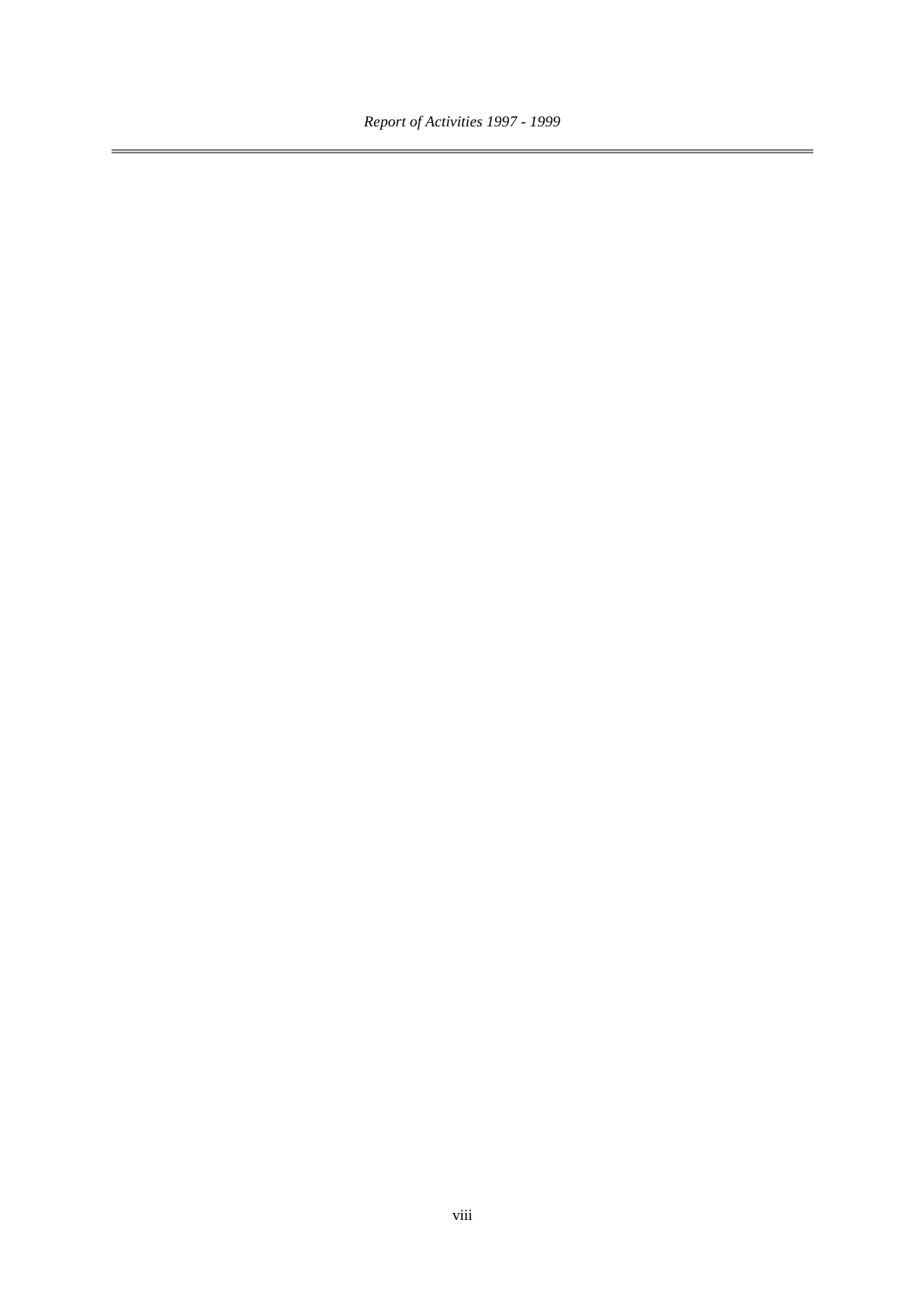## **OVERVIEW OF ACTIVITIES MARCH 1997 - FEBRUARY 1999**

| <b>DESCRIPTION</b>                                        | <b>ACTIVITY</b>                  |
|-----------------------------------------------------------|----------------------------------|
| Deliberative Meetings Held                                | 54                               |
| <sup>1</sup> Witnesses Appearing                          | 84                               |
| Reports Tabled                                            | 6                                |
| <b>Discussion Papers Tabled</b>                           | 2                                |
| <b>Report Findings Tabled</b>                             | 42                               |
| <b>Inquiry Recommendations</b><br><b>Tabled</b>           | 23                               |
| <b>Meetings /Forums</b><br>Conducted                      | 3                                |
| Conferences / Seminars<br>Attended                        | 3                                |
| <b>External Provider Training</b>                         | $\overline{2}$                   |
| <b>Travel in Support of Committee</b><br><b>Inquiries</b> | 1 Intra-State<br>1 International |

<sup>1</sup> See Appendix One.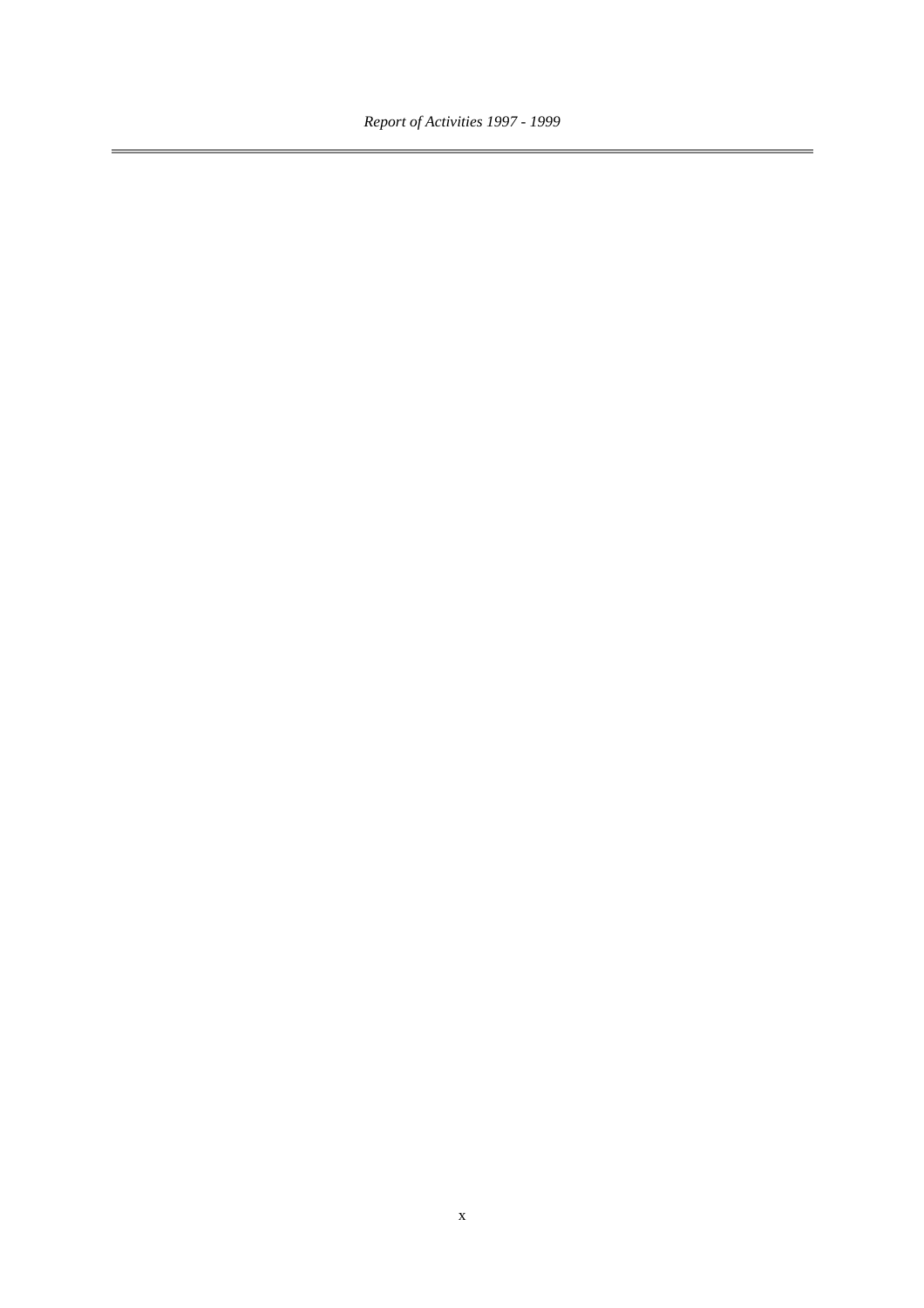## **CHAPTER ONE**

## **INTRODUCTION**

#### **1.1 APPOINTMENT OF THE COMMITTEE**

On the establishment of the 35th Parliament, the Committee was appointed with the following membership:

> Mr L. Graham, MLA Mrs M.R. Holmes, MLA Ms A.J.G. MacTiernan, MLA Mr I.F. Osborne, MLA Mr M.W. Trenorden, MLA

In accordance with Standing Order 413(2), the Clerk of the Legislative Assembly called the first meeting of the Committee on Wednesday, 12 March 1997. Mr Trenorden and Mr Graham were elected unopposed as Chairman and Deputy Chairman respectively. The membership of the Committee has not changed since it was constituted.

#### **1.2 MEMBER PROFILES**

**Mr Max Trenorden, MLA - Chairman Member for Avon National Party of Australia**

Born 1 August 1948 at Wyalkatchem, Western Australia. Mr Trenorden was an Insurance Agent



before being elected to Parliament on 8 February 1986 as the Member for Avon.

Avon is located in the Agricultural region and includes the Town of Northam and the Shires of Beverley, Brookton, Northam, Pingelly, Toodyay and York. Enrolment 13 123 (1999).

Mr Trenorden was NPA Spokesperson for Labour, Productivity, Racing and Gaming, Consumer Affairs, Regional Development and Works and Services from March 1989 - November 1992 and was made Coalition Shadow Minister for Racing and Gaming from November 1992 - February 1993. He was a Member of the Joint Select Committee on Parole from 1989 - August 1991, Select Committee on Procedure from September 1994 - June 1996 and the Joint Standing Committee on the Commission

on Government from August 1994 - November 1996. He is currently a Member of the Joint Standing Committee on the Anti-Corruption Commission (from November 1996).

Mr Trenorden has been a Member of the Public Accounts and Expenditure Review Committee since March 1989 and Chairman of the Committee from June 1993.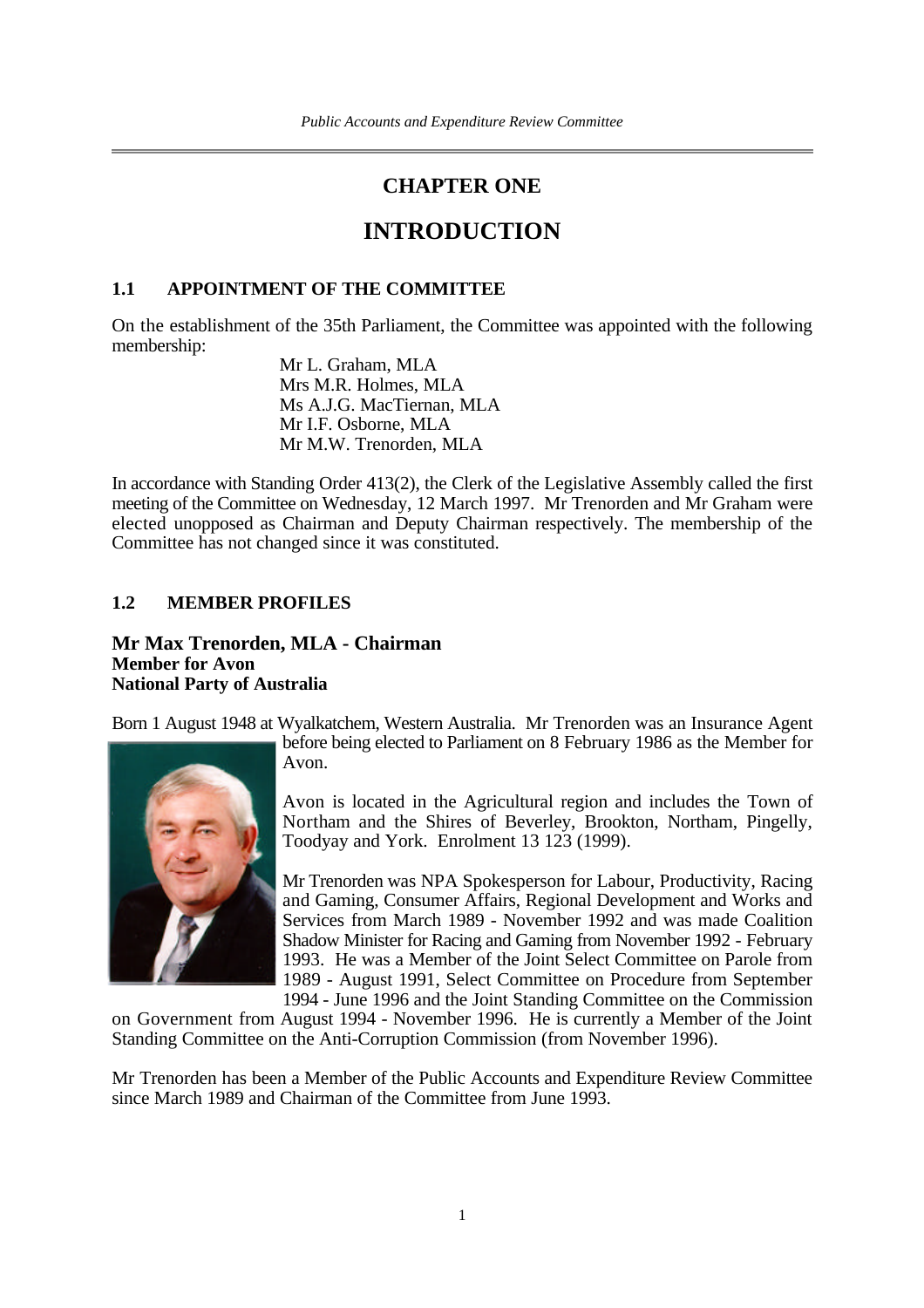#### **Mr Larry Graham, MLA - Deputy Chairman Member for Pilbara Australian Labor Party**



Born 24 December 1950, in Brisbane, Queensland. Arrived in Western Australia in 1956. Mr Graham was an electrical fitter and trade union official before entering Parliament on 4 February 1989 as the Member for Pilbara.

Pilbara is located in the Mining and Pastoral region and includes the Town of Port Hedland and the Shires of Halls Creek, Ngaanyatjarraku and Wiluna, plus part of the Shires of East Pilbara and Meekatharra. Enrolment 10 301 (1999).

Mr Graham was Regional Spokesperson for the Pilbara from October 1994 - August 1996. Shadow Minister for Regional Development, North West, and Works and Services (from October 1996) August 1996 -

January 1997. Mr Graham was Chairman of the Select Committee on Wittenoom from September 1993 - August 1994, Deputy Chairman of the Select Committee on Land Conservation from September 1989 - December 1991; on Energy and Resources from October 1989 - November 1991, Member of the Select Committee on Heritage Laws September 1993 - March 1994 and Member of the Select Committee on Procedure from September 1994 - June 1996. Mr Graham was also a Member of the Joint Standing Committee on the Commission on Government from August 1994 - November 1996.

Mr Graham has been a Member of the Public Accounts and Expenditure Review Committee since April 1994 and Deputy Chairman from March 1997.

#### **Mrs Monica Holmes, MLA, JP, GradCertMgt Member for Southern River Liberal**



Born 25 June 1944, Bushey, Hertfordshire, England. Arrived in Western Australia in 1983. Mrs Holmes was a self-employed business proprietor, an Executive Officer at the Chamber of Commerce and Industry, a Councillor of the City of Canning and a relief and permanent Electorate Officer, before being elected to Parliament on 14 December 1996 as the Member for Southern River.

Southern River is located in the East Metropolitan region and includes the suburbs of Atwell, Banjup, Forrestdale, Gosnells, Huntingdale, Jandakot, Southern River and Wandi, plus parts of Armadale, Byford, Canning Vale, Maddington, Martin and Oakford. Enrolment 28 346 (1999).

She has been a Member of the Standing Committee on Uniform Legislation and Intergovernmental Agreements since May 1997 and Deputy Chairman of Committees from August 1997.

Mrs Holmes has been a Member of the Public Accounts and Expenditure Review Committee since March 1997.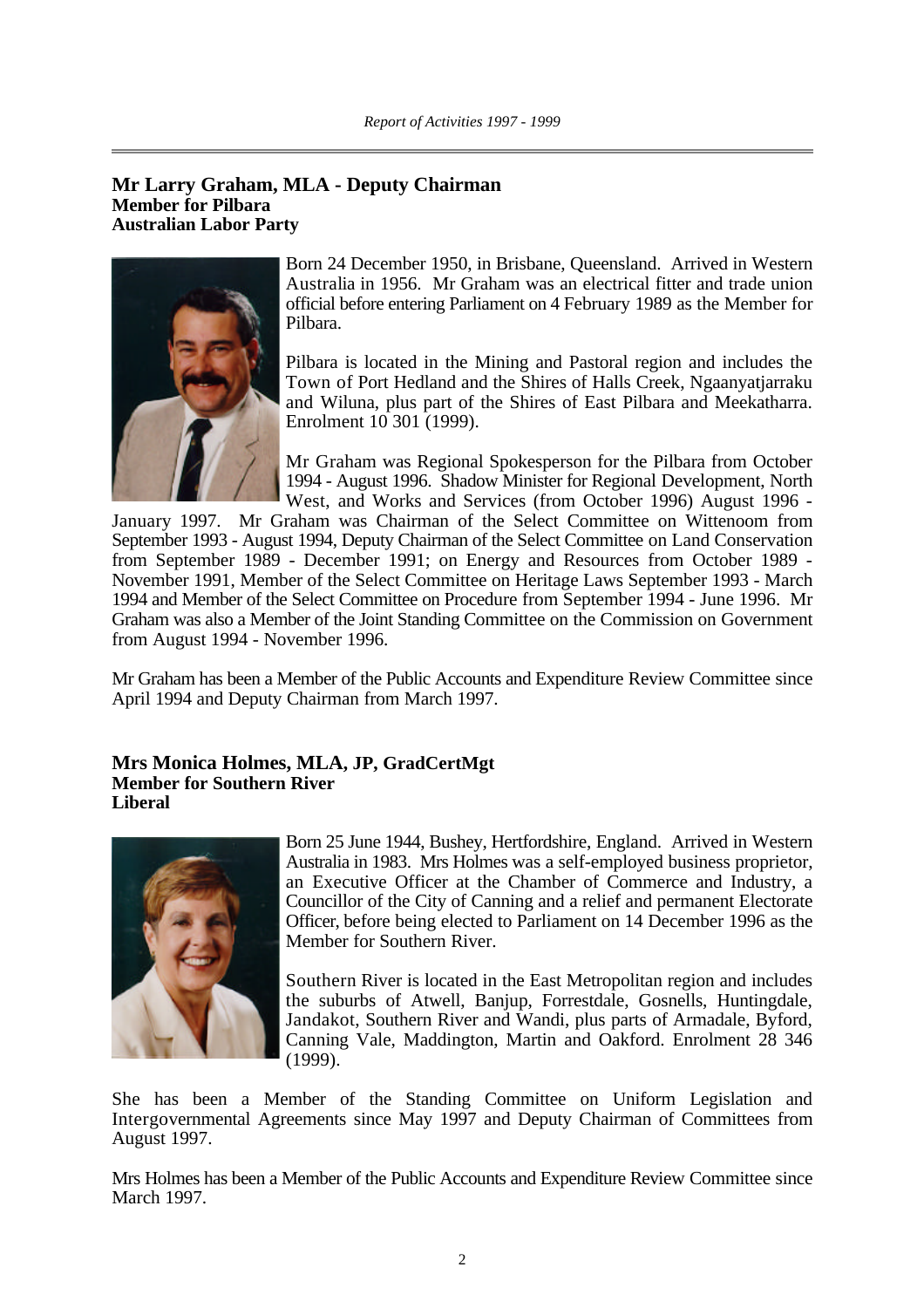#### **Ms Alannah MacTiernan, MLA, JP, BA, LL B, B Jur. - Solicitor - commercial Member for Armadale Australian Labor Party**



Born 10 January 1953, East Melbourne, Victoria. Arrived in WA December 1971. Elected to Parliament for the East Metropolitan Region on 6 February 1993 for term commencing 22 May 1993. Resigned 21 November 1996. Re-elected on 14 December 1996 as the Member for Armadale.

Armadale is located in the East Metropolitan region and includes the suburbs of Kelmscott and Westfield, plus parts of Armadale and Wungong. Enrolment 25 265 (1999).

Ms MacTiernan was the Shadow Minister for Productivity, Labour Relations, and Legislative Council Spokesperson on Housing and Construction (from January 1995) October 1994 - March 1996: for

Productivity, Labour Relations, and Construction Industry (Housing Construction from October 1996) March 1996 - January 1997; for Transport and Fair Trading from January 1997. Ms MacTiernan was a Member of the Constitutional Affairs and Statutes Revision Committee from August 1993 - November 1996 and the Joint House Committee (Parliamentary Services from July 1998) from March 1997- November 1998.

Ms MacTiernan has been a Member of the Public Accounts and Expenditure Review Committee since March 1997.

#### **Ian Frederick Osborne, MLA, BA, Dip Ed, Dip Rec. Member for Bunbury Liberal**



Born 6 May 1951, Subiaco, Western Australia. Mr Osborne was South West Director of Tourism before being elected to Parliament on 6 February 1993 as the Member for Bunbury.

Bunbury is located in the South West region and includes all of the City of Bunbury (including central Bunbury, Cooinda, South Bunbury and Withers) except that part contained in Mitchell. Enrolment 13 114 (1999).

Mr Osborne was a Member of the Select Committee on Road Safety from August 1993- November 1996, Select Committee on Ancient Shipwrecks from November 1993 - October 1995 and the Joint Standing Committee on Commission on Government from August 1994- November 1996. He has also been the Deputy Chairman of Committees since October 1996 and Government Whip since June 1997.

Mr Osborne has been a Member of the Public Accounts and Expenditure Review Committee since March 1997.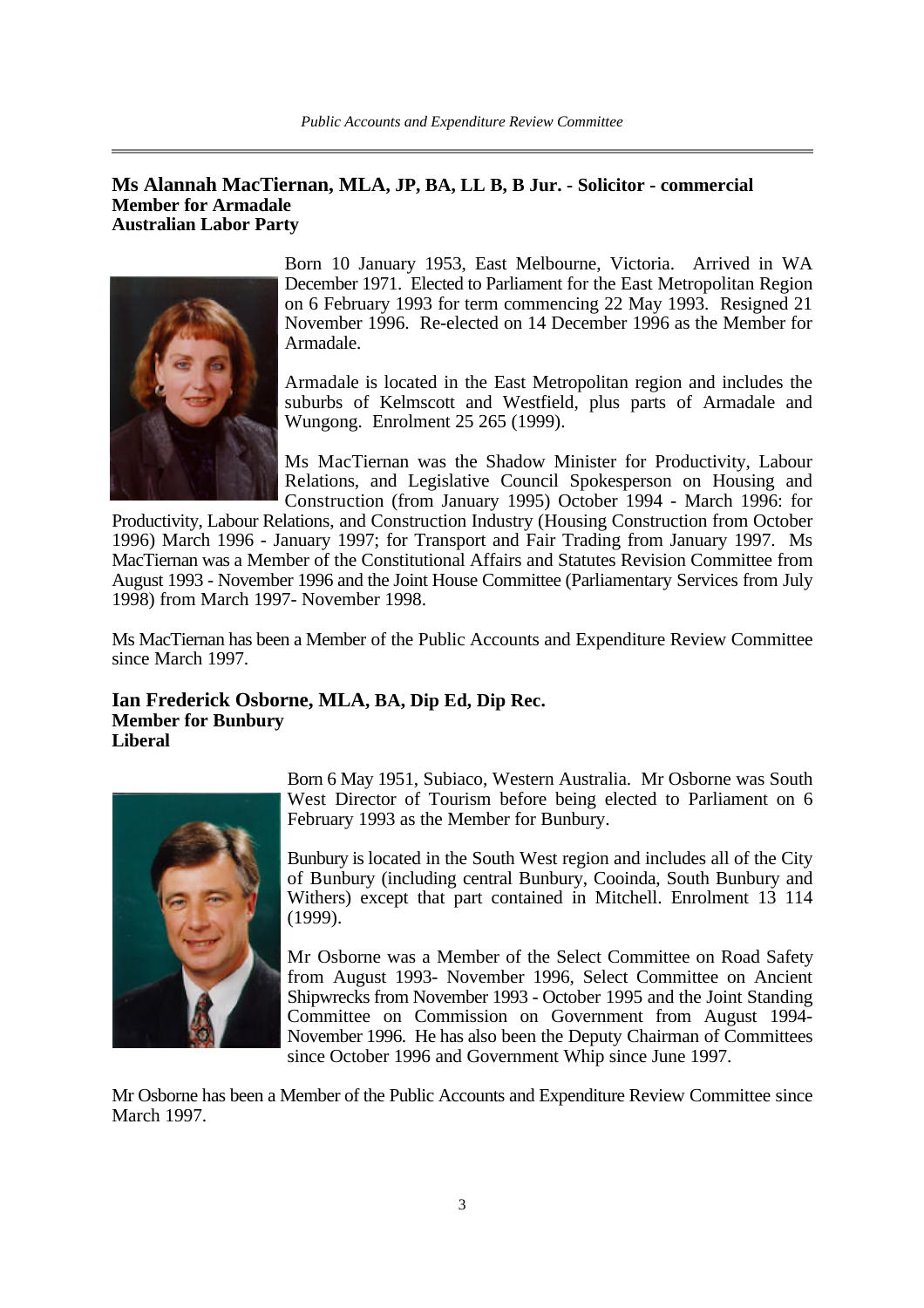#### **1.3 STAFF AND SUPPORT SERVICES**

The Committee is staffed by three full-time research staff -

| <b>Mr Andrew Young</b>                 | <b>Senior Research Officer / Secretary</b>  |
|----------------------------------------|---------------------------------------------|
| Ms Amanda Millsom-May Research Officer |                                             |
| <b>Ms Kirsten Robinson</b>             | <b>Research Officer (to January 1999)</b>   |
| <b>Ms Stefanie Dobro</b>               | <b>Research Officer (from January 1999)</b> |

In January 1999, Ms Stefanie Dobro, Parliamentary Officer, was appointed Research Officer for the duration of Ms Robinson's maternity leave.

In June 1998, Mr Brendan Carvalho, Office of the Auditor General, was seconded by the Legislative Assembly to assist the Committee's inquiry into *Community Services Obligations in the Western Australian Public Sector*. Mr Carvalho was seconded on a full-time basis for three months.

Mrs Pat Roach and Mrs Gerda Slany provided secretarial support to the Committee.

Parliamentary debates reporting staff (*Hansard)* recorded the transcripts when evidence was taken by the Committee.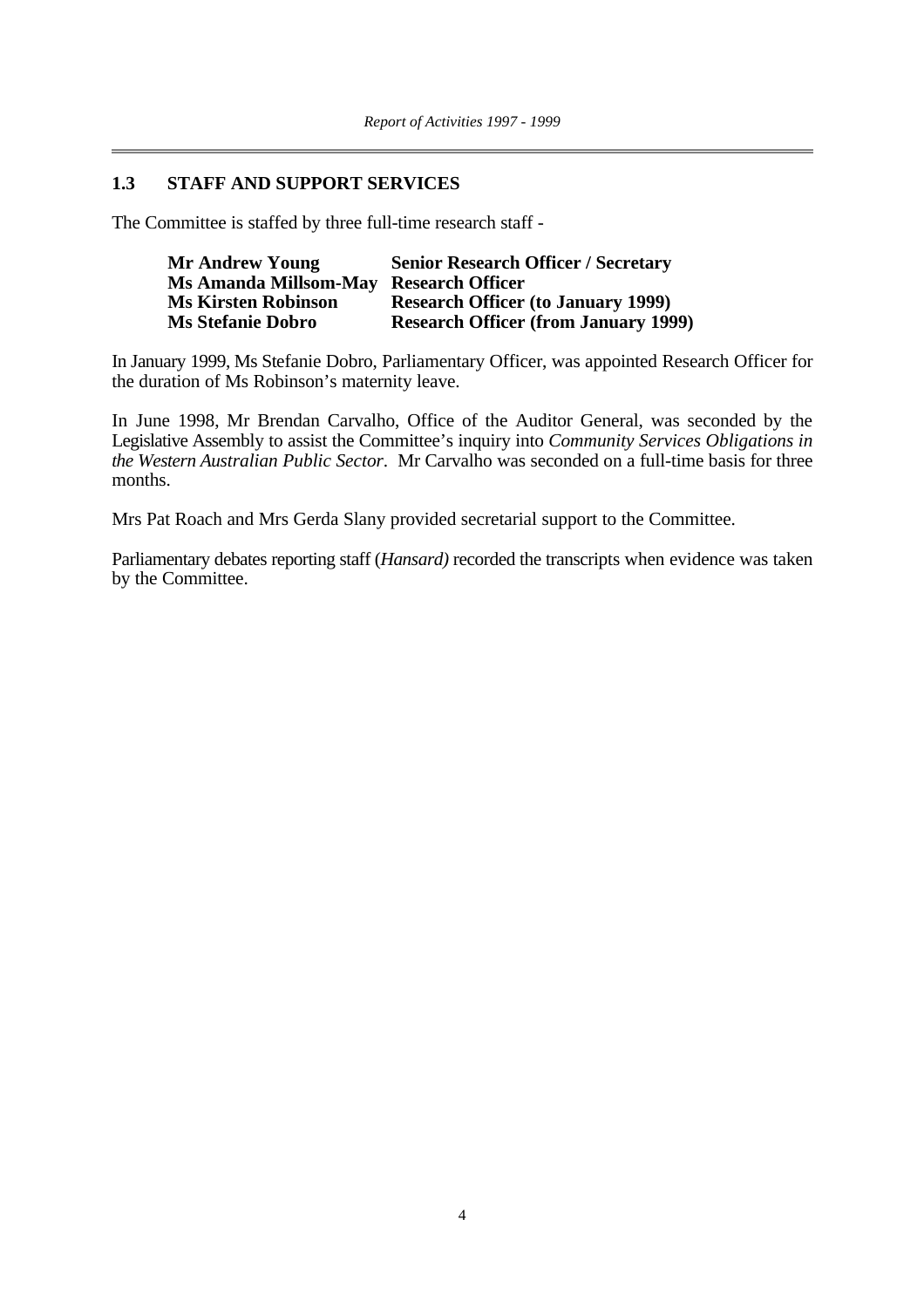### **CHAPTER TWO**

## **COMMITTEE OPERATIONS**

#### **2.1 BRIEF HISTORY**

On 29 July 1986, the Governor approved the amended Standing Orders of the Legislative Assembly adopted by the Assembly on 24 July 1986. The Orders replaced the former Public Accounts Committee with the Public Accounts and Expenditure Review Committee and provided the latter with more powers of inquiry and recourse. The inaugural Committee was appointed on 30 July 1986.

The original Public Accounts Committee was appointed in 1971. While it produced some 27 reports which were substantially smaller and less detailed than those currently being produced, this was largely due to the limited resources of the Committee. Until the early 1980s, the Committee had no research resources at all, and it was only in the late 1980s that the full-time research staff was expanded to two officers. This was subsequently increased to three full-time research staff in 1992.

#### **2.2 POWERS AND FUNCTIONS**

Under Standing Order 412, the Committee is empowered (amongst other things) to -

- (1) examine public accounts and reports transmitted to Parliament by the Auditor General;
- (2) examine the financial affairs and accounts of any government agencies and trading enterprises; and
- (3) inquire into any expenditure by a Minister of the Crown made without parliamentary approval, or sanction.

The Committee is also able to investigate those matters -

- (4) it deems necessary, providing these fall within matters involving the receipt and expenditure of public moneys;
- (5) referred to it by resolution of the Assembly;
- (6) referred to it by a Minister of the Crown; and
- (7) referred to it by the Auditor General.

The Committee may also consider whether the objectives of public expenditure are being achieved or may be achieved more economically and has strong powers which enable it to send for persons, papers and records and to move from place to place to carry out its investigations.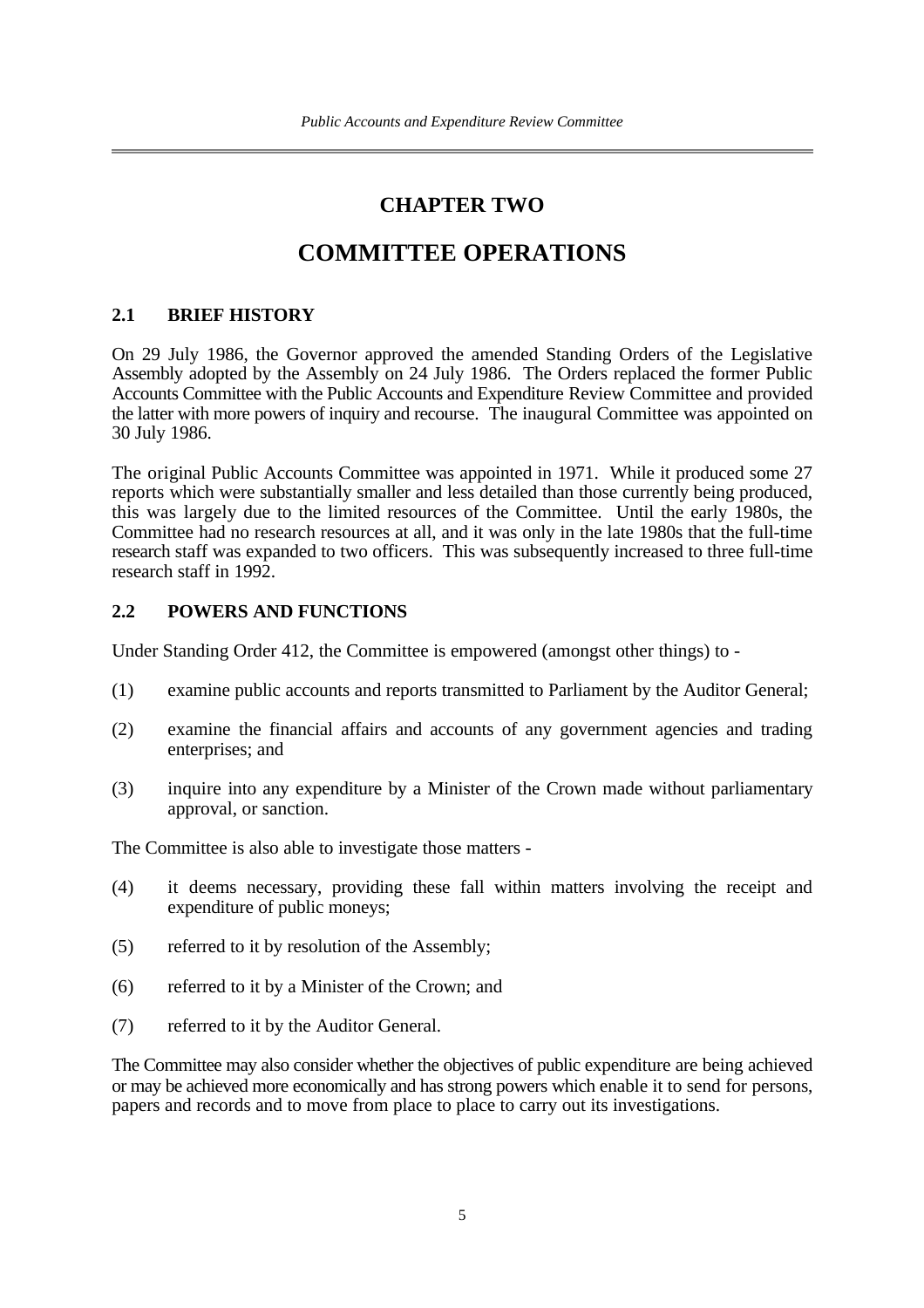#### **2.3 COMMITTEE OPERATIONS**

The Committee has broad powers of investigation and typically initiates its own inquiries although it may be referred a matter by the Legislative Assembly, a Minister or the Auditor General. It also tends to undertake inquiries simultaneously which are often either conceptually-based or investigative and with a public sector-wide focus.

Inquiries which are self initiated by the Committee are generally preceded by a preliminary examination of the issue or subject matter in order to determine whether a full inquiry is required. This usually involves the conduct by Committee staff of informal briefings with appropriate persons and the gathering of documents and information.

Once the Committee has resolved to undertake an inquiry it formulates terms of reference or objectives which are sometimes advertised in local and interstate newspapers. The advertisement also usually invites interested parties to make written or oral submissions.

The Committee's other important method of information gathering is formal hearings. The Committee takes evidence from people, usually CEOs or senior management, whom the Committee feels will best be able to clarify issues or contribute to the given inquiry. Hearings are deemed open to the press and the public, unless otherwise determined by the Committee.

The current Committee has resolved that hearings are reportable, but that transcripts of evidence will not be made public until the Committee tables its report (unless the evidence was taken *in camera*).

Upon completion of an inquiry, the Committee tables its report and evidence (unless taken *in camera)* in the Legislative Assembly*.* Under Standing Order 414 (5), the responsible Minister has up to three months in which to reply to the Committee's recommendations in the House. It is important to note that the Minister does not have to agree to act on the Committee's recommendations, but some accountability and due process is ensured through the response process.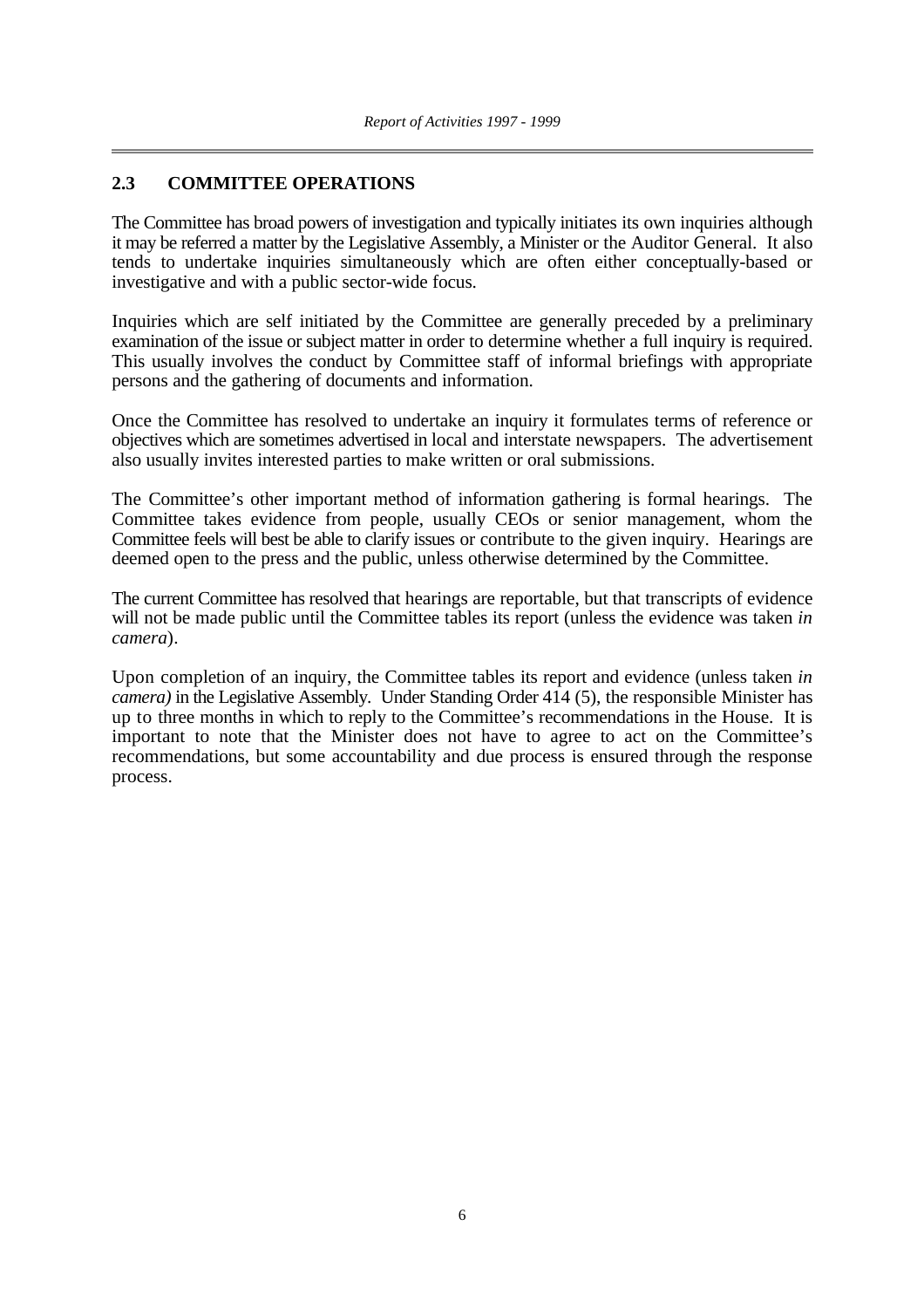## **CHAPTER THREE**

## **REPORTS AND DISCUSSION PAPERS TABLED**

#### **3.1 REPORTS TABLED**

#### **Report No. 35 - Report on Procedure for the Examination of Witnesses - Open and Reportable Hearings**

The Committee tabled a brief report during its investigation of a contract between the Government and an event promoter (see below). Report No. 35 was a response to the intense public and media interest generated in the investigation. Committee hearings have traditionally been deemed to be open hearings by the PAERC, but witnesses had not been permitted to speak about the evidence that they gave to the Committee prior to the Committee reporting. This caused some difficulties for witnesses, whose evidence to the Committee was reported by the media, without the ability to reply or refer to their evidence.

To redress this imbalance, the Committee formally resolved that 'witnesses be able to make public comments about their evidence, unless otherwise directed, in Committee inquiries and be advised that they are not permitted to release or quote from uncorrected transcripts'.

#### **Report No. 36** *-* **Report on the Western Australian Tourism Commission Sponsorship Agreement with Global Dance Foundation Inc.**

The Committee undertook a lengthy inquiry into a sponsorship agreement entered into by the Western Australian Tourism Commission and a private sector event organiser. The event attracted over \$400 000 of Government sponsorship, but failed to proceed. A notable matter in the inquiry process was the decision of the Premier, the Hon. R.F. Court, MLA, to appear before the Committee in an open and reportable hearing, the first time that this had happened in over eighty years in Western Australia.

The Report included findings related to -

- the Government's acceptance of confidentiality restrictions impeding adequate assessment of the proposal;
- problems caused by the lack of written Ministerial direction from the responsible Minister to Agency management; and
- ambiguities and omissions in the contract which diminished the ability of the Government to protect its sponsorship.

The Committee made five recommendations related to -

- Ministerial requests;
- Confidentiality restrictions;
- Supplementary funding and Ministerial/Cabinet responsibility;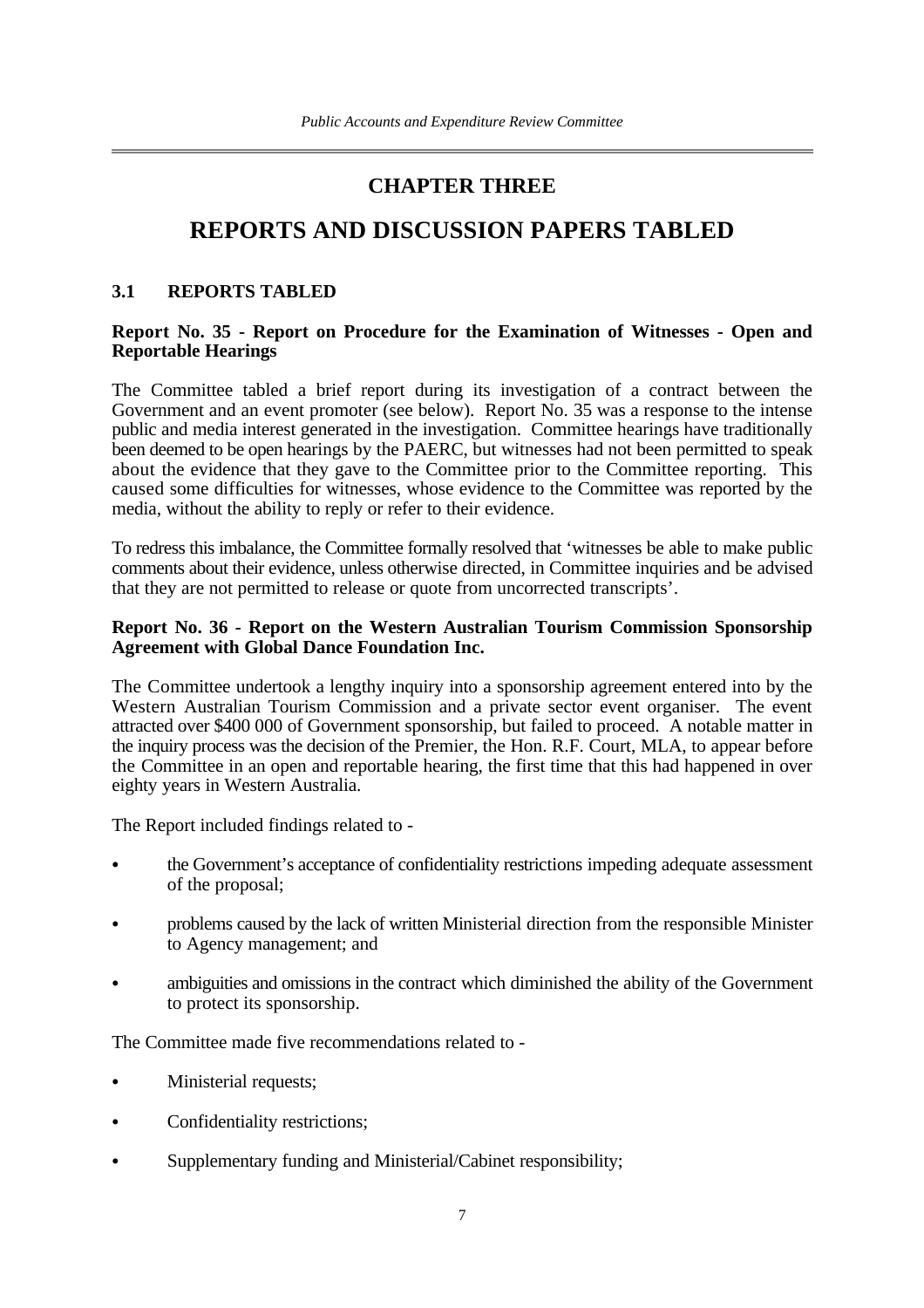- Ministerial direction; and
- Applications by Associations seeking incorporation.

#### **Report No. 37 - Interim Report on the Nature and Full Extent of State Support for the Iron and Steel (Mid West) Project**

In May 1997, the Legislative Assembly resolved that the Public Accounts and Expenditure Review Committee examine and report on the nature and full extent of State support for the (Mid West) Iron and Steel project. State support for the project is primarily provided by the *Iron and Steel (Mid West) Agreement Act 1997.* The project centred around a proposal for an iron ore mine, processing plant and Government plans to construct a new port facility.

The Committee undertook a number of hearings both in Perth and on site on the central west coast of Western Australia. One of the difficulties encountered by the Committee in evaluating the level of State support to the project was that many feasibility studies were still being undertaken by the Government and the Proponents. The Committee was being asked to make estimates based on estimates.

In August 1998, the Proponent announced that it was temporarily ceasing development pending company restructuring. In October 1998, the Committee tabled an interim report of its inquiry progress and its intention is to resume the inquiry when the Proponent resumed activities which will have an impact upon the nature and full extent of State support for the project.

#### **Report No. 38** *-* **Follow-Up Report on the Western Australian Tourism Commission Sponsorship Agreement with Global Dance Foundation Inc.**

In February 1998, the Committee tabled its initial report. A Ministerial response was tabled in the Legislative Assembly in May 1998 and further correspondence was received from the Director General of the Ministry of Premier and Cabinet in June 1998.

After carefully analysing the responses to the Committee's initial report and the disputation of facts contained in those responses, the Committee tabled a follow-up report in which it stood by the findings and recommendations of its original report.

#### **Report No. 39 - Follow-Up Report on Western Australian Government Financial Assistance to Industry**

This report examined the Ministerial responses to the recommendations arising from the Committee's 1996 Report on *Western Australian Government Financial Assistance to Industry* (Report No. 31).

Report No. 31 made 28 recommendations focussing on the processes underpinning Western Australian Government financial assistance to industry, including the use of industry incentives and State Agreement Acts.

The Government's response to the Committee's report endorsed nearly 70% of the recommendations. The Committee's follow-up report acknowledged this and analysed the changes that had taken place in relation to -

industry policy;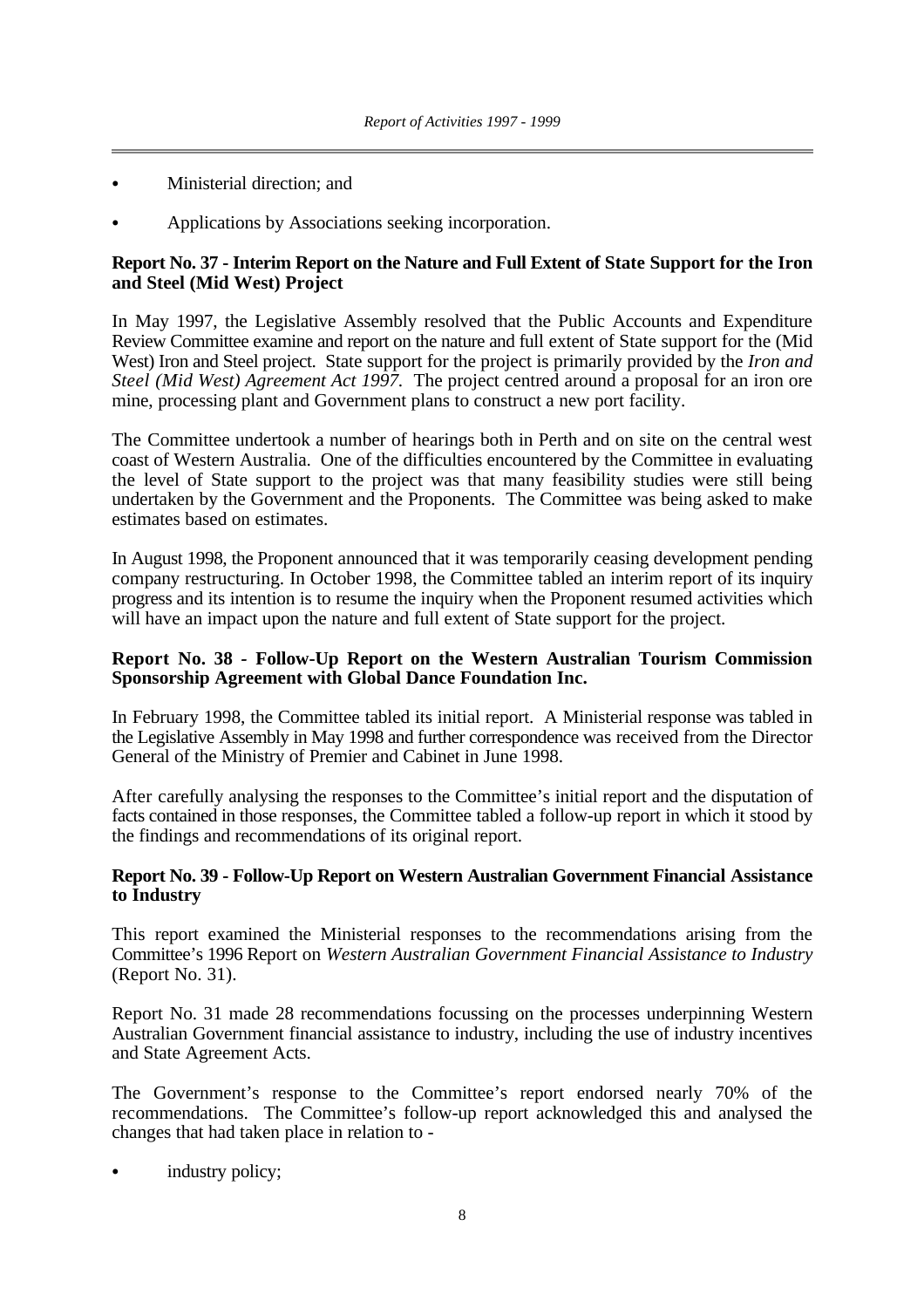- efficiency and effectiveness of financial assistance management, criteria and evaluation;
- accountability of financial assistance, including issues such as commercial confidentiality and the role of the Parliament and Auditor General; and
- inter-agency coordination of financial assistance.

The Committee's follow-up report made recommendations related to -

- the revenue and other impacts of Agreement Acts on local government;
- the requirement for an industry policy;
- oversight of financial assistance by a Parliamentary Standing Committee; and
- the power of the Auditor General to fully examine financial assistance.

#### **Report No. 40** *-* **Interim Report on the State Budget Estimates Information and Processes in the Legislative Assembly**

The Committee undertook this inquiry in response to the Legislative Assembly Standing Orders and Procedure Committee recommendation that -

The PAERC examine the information available to the House on presentation of the State Budget and make recommendations on the level and type of information which should be made available to the House prior to consideration of the Estimates, and how that information should be provided.<sup>2</sup>

The Committee's interim report is to be followed by a more comprehensive report during 1999.

In summary, the Committee found that the information in support of the Estimates was not adequate in providing comparative data, reliable and meaningful performance measures and details of expenditure. In addition, the Committee found that information regarding Government Trading Enterprises and some other agencies was not captured by an adequate review process.

The Committee's initial examination of the Estimates review process led to the conclusion that the process was inadequate and rather than tinkering with the model, review of agencies' budgets should be carried out by an altogether new Committee system in the Legislative Assembly.

The Committee's recommendations included, that -

- Consideration should be given to replacing the Estimates Committees in the Legislative Assembly with portfolio-based Standing Committees. The Committee will examine this issue further in 1999.
- The Budget Papers must allow for real comparison between each budget.

Legislative Assembly, Western Australia. *Report of the Standing Orders and Procedure Committee* <sup>2</sup> *on Commission on Government Recommendations,* 18 June 1998, Recommendation 5, p.8.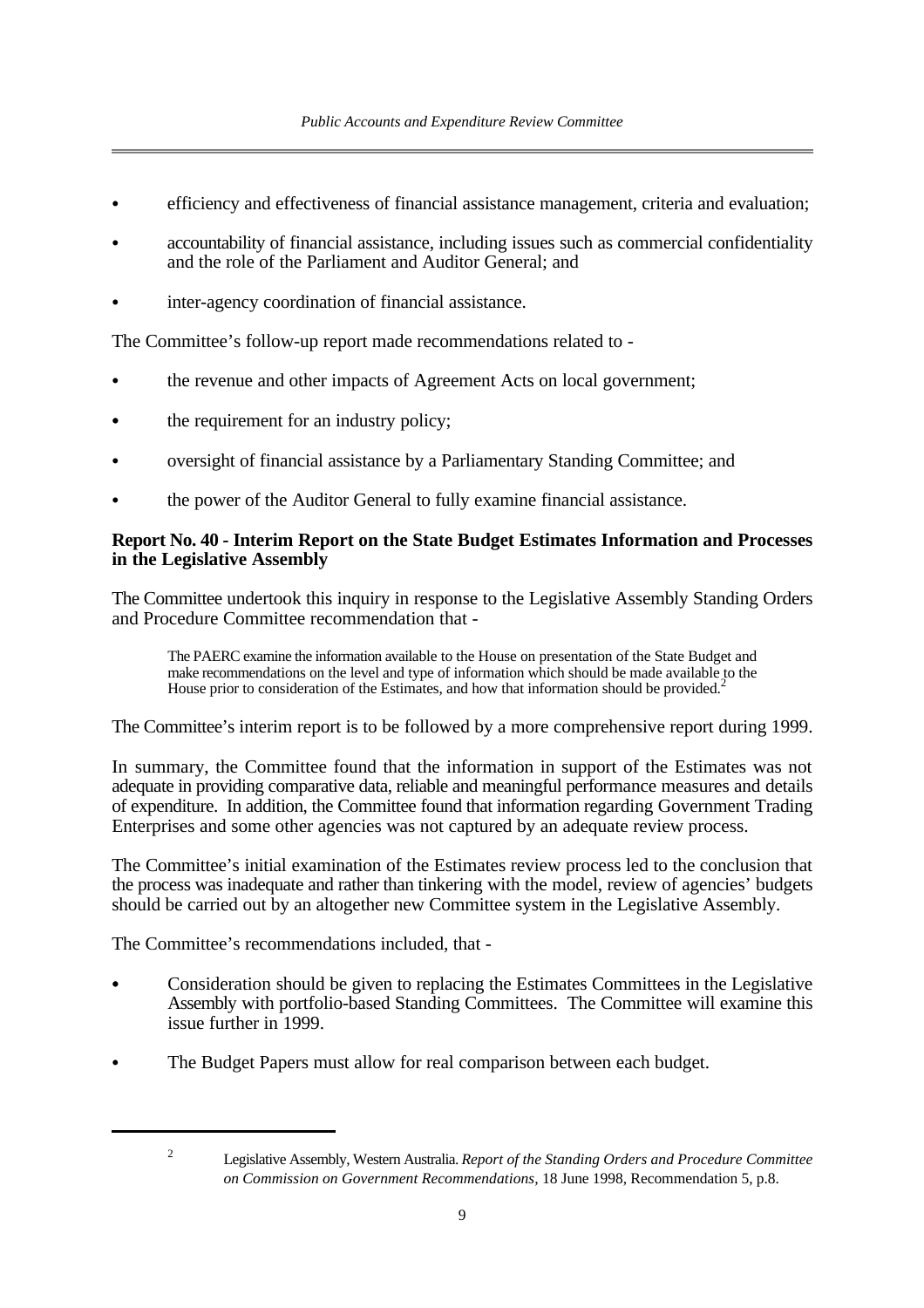- A process must be established whereby Government Trading Enterprises and other agencies, which are not fully examinable by the Estimates process, can be fully examined by Parliament.
- Agencies should substantially reduce the amount of expenditure and receipts simply reported as 'other'.
- C Members should be given the option of receiving the Budget Papers on CD-Rom, with a comprehensive search engine.

#### **3.2 DISCUSSION PAPERS TABLED**

The Committee tabled two discussion papers on Telehealth and Tele-education as part of its inquiry into *Government in an Online Environment.*

#### **Telehealth**

The purpose of the discussion paper was to provide an overview of the Health Department of Western Australia's Telehealth strategy and highlight the issues and challenges that needed to be addressed if Telehealth is to deliver health services efficiently, effectively and equitably.

The Committee invited submissions and received 45 in total.

#### **Tele-education**

The purpose of the discussion paper was to outline the issues that were likely to have an impact upon on the delivery of education in terms of effectiveness, equity and efficiency and accountability. However, the Committee did not attempt to prescribe what a tele-education strategy should consist of, nor did it stipulate what technologies should be used to deliver online education.

The Committee invited submissions and received 10 in total.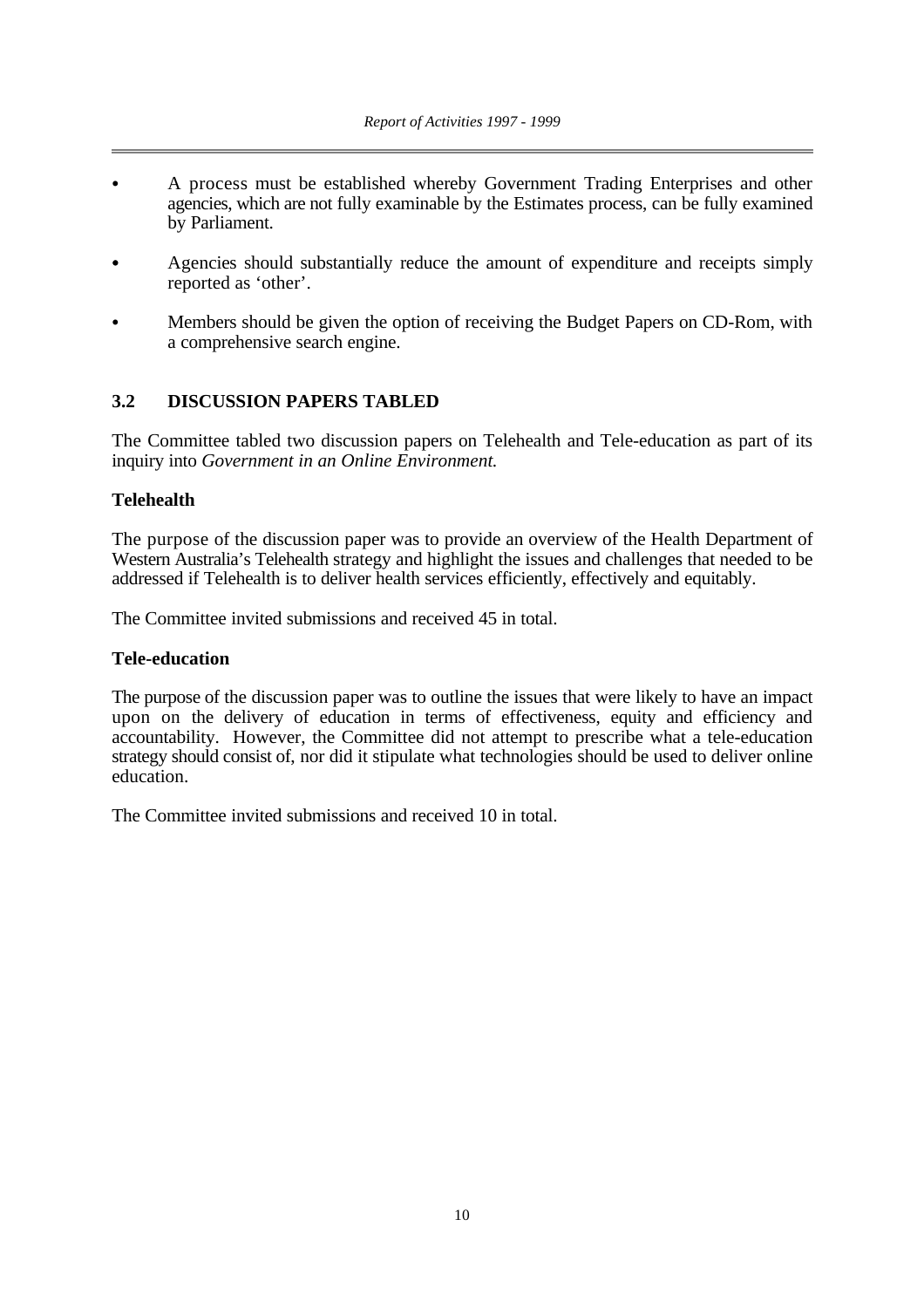## **CHAPTER FOUR**

## **INQUIRIES / ISSUES IN PROGRESS**

#### **4.1 GOVERNMENT IN AN ONLINE ENVIRONMENT**

In May 1997, the Committee undertook to inquire into the issue of Government in an Online<br>Environment. The impetus for the inquiry stemmed from a concern about information The impetus for the inquiry stemmed from a concern about information management and the delivery of government services in Western Australia. Technological advances in telecommunications, multimedia and information technology have been and are continuing to enhance the possible methods, and reach, of service delivery.

The Committee's terms of reference are to inquire into and report on the -

- existence or otherwise of a Government strategy for Western Australia's future in an online environment;
- role of Government in managing the convergence of information technology, telecommunications and intellectual property;
- effectiveness and equity of access to online services and online work for all Western Australians;
- implications of an online environment for regional Western Australia;
- economic and social implications for Western Australia in an online world; and
- accountability of Government in an online environment.

#### **Inquiry Progress**

The Committee has held informal briefings as well as a number of formal hearings with experts in the area of online services (see Appendix 1). It also looked to other Australia States and overseas for examples of the successful provision of government services online. In September 1997, the Committee travelled to North America to examine environments where governments were already online and the benefits afforded by this shift.

Committee members also undertook a one day Internet training seminar (see Chapter 5).

As discussed in Chapter 3.3, the Committee tabled two discussion papers on the issues of Telehealth and Tele-education and received submissions.

The Committee's inquiry was temporarily put on hold due to commitments with its inquiries into Global Dance and the Iron and Steel (Mid West ) Project. However, a draft report is currently being prepared and the Committee expects to table its report in May/June 1999.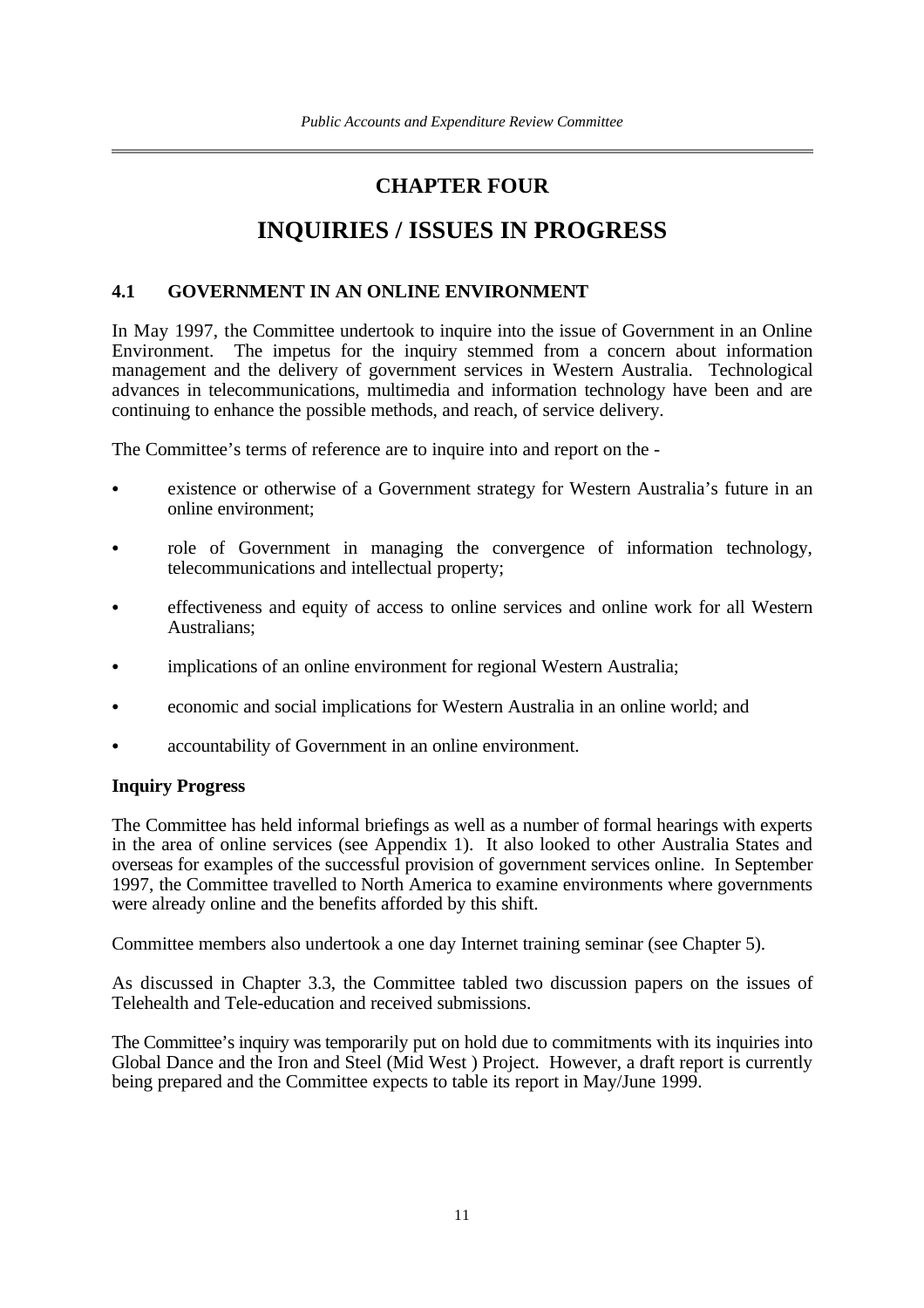#### **4.2 FUNDING AND ADMINISTRATION OF COMMUNITY SERVICE OBLIGATIONS (CSOs)**

In April 1998, the Committee resolved to undertake an inquiry into the funding and administration of CSOs in the Western Australian public sector. Some of the factors that led to the Committee's decision to undertake the inquiry included the impact of competition policy on the delivery of services and basic infrastructure, the size of CSO funding in the State and the absence of any previous wide ranging investigation of the accountability and effectiveness of CSOs.

The inquiry objectives and scope are as follows -

- to determine how CSOs are identified by whom:
- to determine how CSOs are administered;
- to determine the adequacy of current costing and funding models.:
- to determine the level of monitoring and compliance of CSOs;
- to improve the ability of Parliament to scrutinise and review CSOs; and
- to determine whether the current structures are consistent with competition policy and the future impact of competition policy.

The inquiry has had a public sector-wide focus and has included the examination of three agencies which receive around \$226 million in CSO funding in Western Australia -

- < Water Corporation;
- $\blacktriangleright$  Westrail; and
- < Western Power.

#### **Inquiry Progress**

Shortly after commencing its inquiry, the Committee enlisted the services of Mr Brendan Carvalho from the Office of the Auditor General to assist the Committee's inquiry particularly in the areas of costing and funding models.

The Committee conducted public hearings in June 1998 and took evidence from 16 individuals (see Appendix One).

In December 1998, the Chairman, Max Trenorden, and Senior Research Officer, Andrew Young attended a two day seminar in Sydney on CSOs. The sessions were particularly relevant to the inquiry terms of reference and included the following issues -

- **Impact of National Competition Policy:**
- Defining CSOs:
- Costing and Pricing CSOs; and
- Funding Models.

In February 1999, the Committee delivered a paper on some of the issues it had discovered during its inquiry at the 5th Biennial Conference of the Australasian Council of Public Accounts Committees (ACPAC). The paper's concluding paragraph alluded to the focus of the inquiry which was to -

- determine if Government has clearly identified and articulated its CSO policy;
- determine the adequacy of the costing methods employed;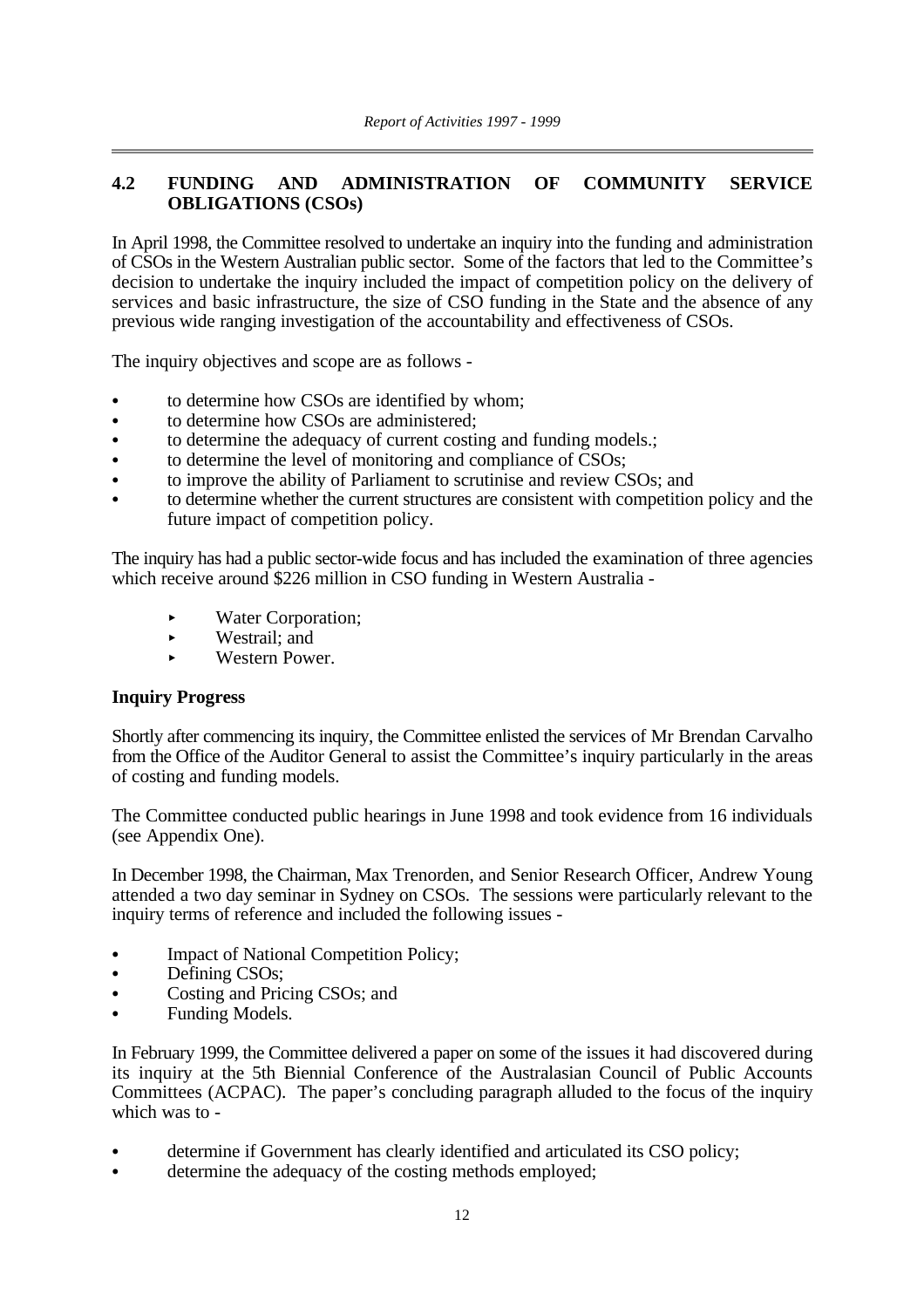- C determine the appropriateness of the division of responsibilities for funding, providing and purchasing CSOs;
- determine the appropriateness of monitoring and oversight regimes; and
- examine the role and potential role for Parliament and the Auditor General in scrutinising CSOs.

Due to other inquiry commitments and hosting responsibilities in relation to ACPAC, the Committee has yet to complete this inquiry.

It is anticipated that the Committee will report during the Spring Sittings of 1999.

#### **4.3 YEAR 2000 PROBLEM**

The issue of the Year 2000 problem arose during the Committee's inquiry into *Government in an Online Environment.* Although it was an important issue in the context of the inquiry and worthy of mention, the Committee decided in October 1998 to address the problem in a separate report.

The Committee's intention is to report on the activity that has been undertaken by the State Government to raise general awareness issues within its own agencies.

It is anticipated that the Committee will report on the issue in July 1999.

#### **4.4 THE CONSTITUTIONAL CENTRE OF WESTERN AUSTRALIA**

In February 1999, the Committee commenced a preliminary examination of aspects of the administration of the Constitutional Centre of Western Australia in response to media reports highlighting concerns over the financial administration of the Centre. The Committee had also received a letter from an Opposition member requesting that the Committee examine the Centre.

Although it has resolved to undertake a preliminary examination of the issue, it has yet to commit to a full inquiry.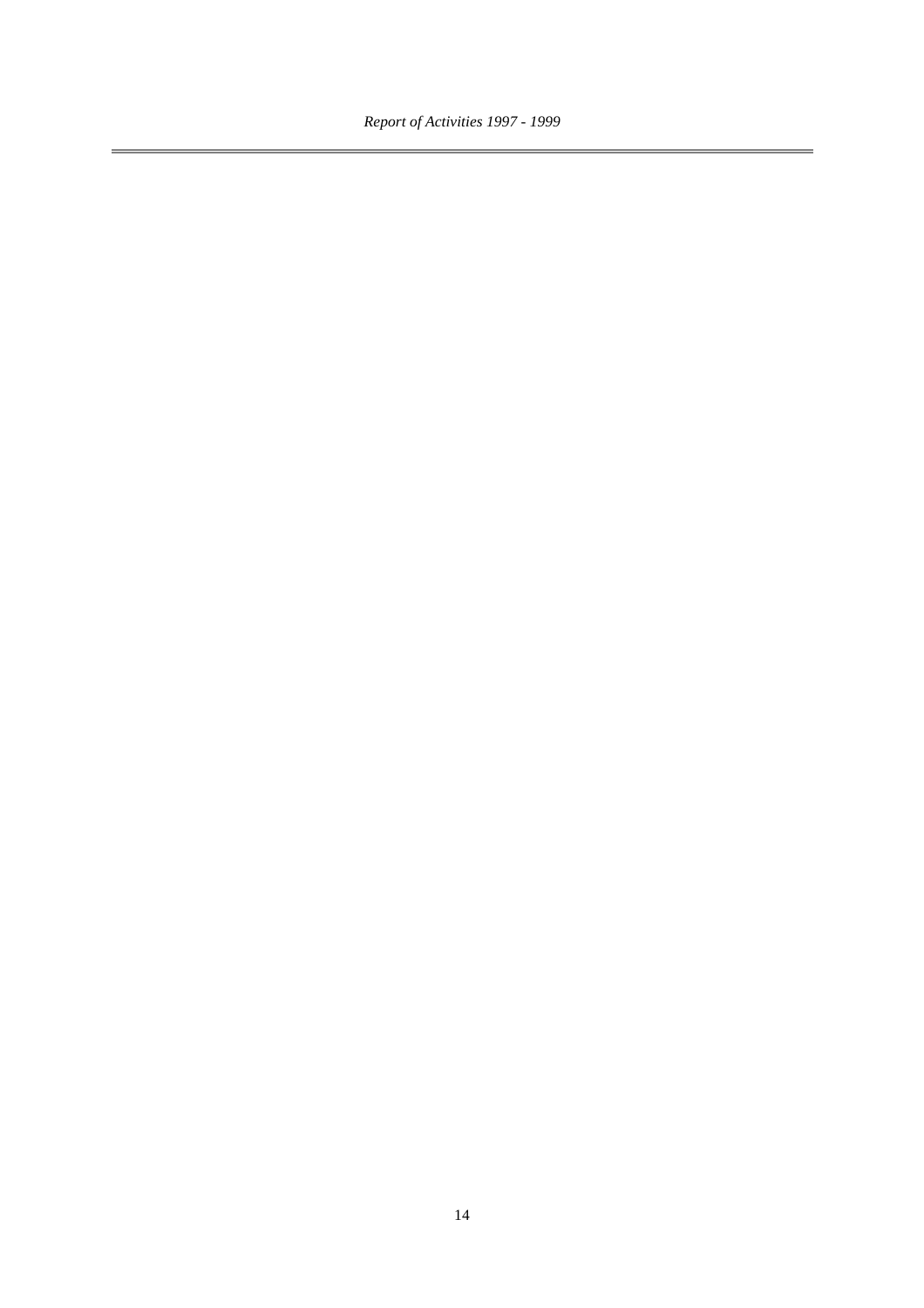## **CHAPTER FIVE**

## **OTHER ACTIVITIES**

#### **5.1 AUSTRALASIAN COUNCIL OF PUBLIC ACCOUNTS COMMITTEES (ACPAC)**

The establishment of the Australasian Council of Public Accounts Committees (ACPAC) emanated from informal meetings of Public Accounts Committees in the 1980s.

ACPAC is founded on mutual interest and a voluntary approach and cannot dictate activity or policy to independent jurisdictions. The Council meets biennially in the form of a conference and also conducts a meeting between conferences in order to plan for the next Conference.

Its aims are -

- (a) To facilitate the exchange of information and opinion relating to Public Accounts Committees and to discuss matters of mutual concern;
- (b) To improve the quality and performance of Public Accounts Committees in Australasia;
- (c) To liaise with Auditors-General so as to improve the effectiveness of both the Auditors and the Public Accounts Committees;
- (d) To communicate with individuals and organisations knowledgeable about matters of concern to public accountability; and
- (e) To provide an educational service for the elected Members of Parliament, the media and the general public as to the purposes and activities of Public Accounts Committees.

Following the 4th Biennial Conference in Sydney in 1997, the Committee became the host State of ACPAC for a two year period.

#### **Mid-Term Meeting**

On 27 February 1998, the Committee hosted a mid-term meeting of the Council in the Legislative Council Committee Office. The meeting was attended by the Chairs and Executive Officers of the State and Territory PACs of Australia.

#### **5th Biennial Conference**

The Committee hosted the 5th Biennial Conference of ACPAC from the 21-23 February 1999 at the Esplanade Hotel, Fremantle. Sixty eight delegates attended the Conference, comprising Public Accounts Committees and Auditors-General representatives from all of the States and Territories of Australia, in addition to delegates from Papua New Guinea, New Zealand, United Kingdom and Canada.

The total number of delegates far exceeded any other ACPAC Biennial Conference. Observers included senior officers from Treasury, academics from Edith Cowan and Curtin Universities and public sector officials.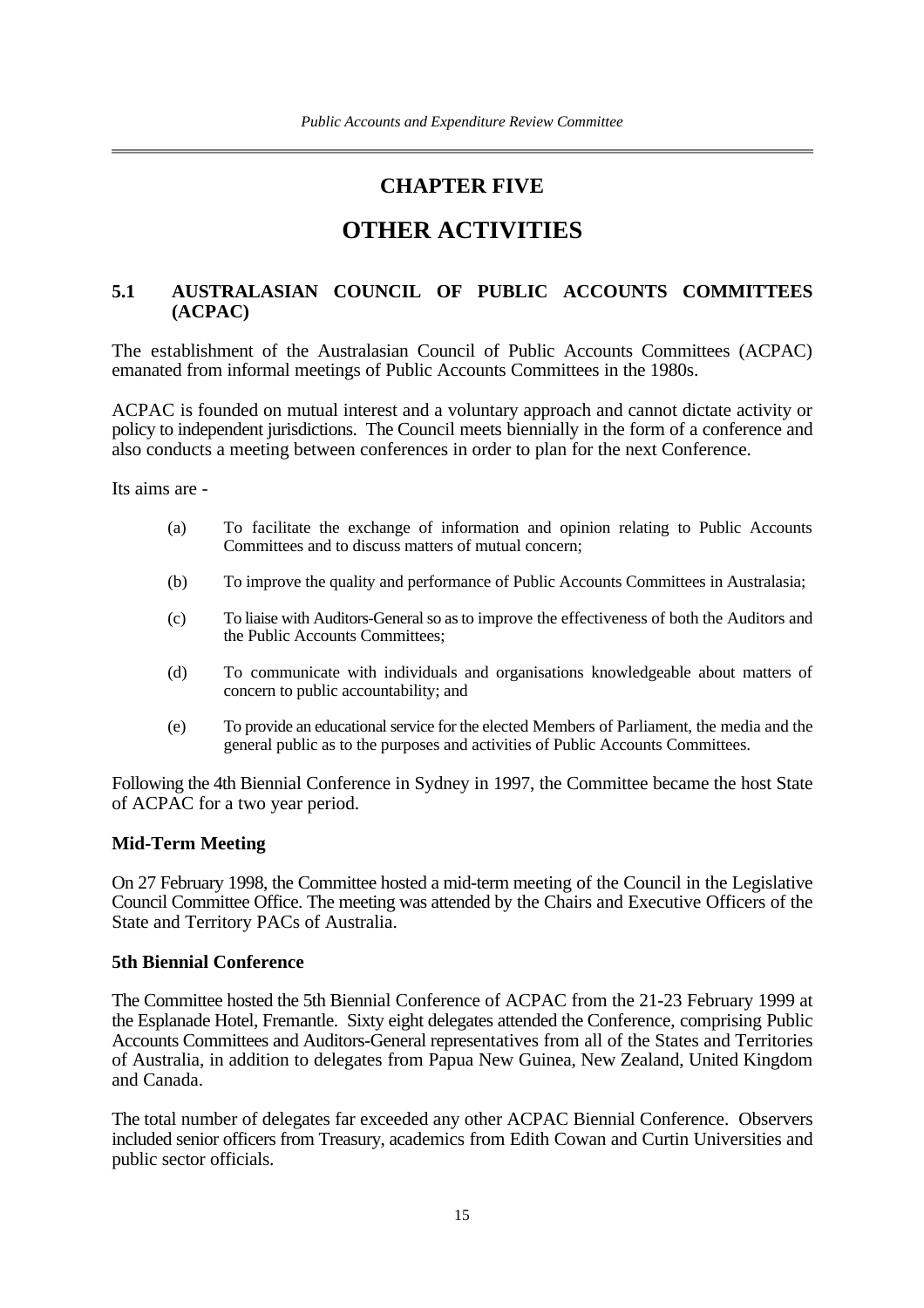The general theme of the Conference was *Accountability* and papers were presented by both Members and Auditors General on the following issues -

- Competitive Tendering and Contracting Out;
- Commercial Confidentiality;
- Corporate Law Economic Reform Legislation (CLERP) Review of Accounting Standards Setting in Australia;
- Public Accounts Committees A Canadian Perspective:
- Compliance Auditing and Reporting by Auditors General;
- Year 2000 Problem: "Millennium Bug";
- The Funding and Administration of Community Service Obligations (CSOs) / Universal Service Obligations;
- The Cost of Accountability Getting the Balance Right;
- Audit Legislation Trends in Australasia.

#### **Public Sector Accounting Standards Board (PSASB)**

ACPAC is represented on the Consultative Group to the Public Sector Accounting Standards Board (PSASB) which meets approximately three times per year.

As Chairman of ACPAC, Mr Trenorden was the nominated representative and attended meetings in April and October 1997 and May 1998.

One of the significant items to emerge from the meetings was the introduction of the *Corporate Law Economic Reform Bill 1998* which was essentially designed to change the structure of accounting standards setting. Of concern to ACPAC was the need to be represented on the proposed Financial Reporting Council (FRC) which would oversee standards setting by the Australian Accounting Standards Board (AASB).

Since February 1998, ACPAC has twice attempted through letters to the Federal Treasurer to seek recognition of ACPAC as a key financial information user and a worthy representative of the FRC once it has been established. As at the time of reporting, this issue still remains unresolved.

#### **5.2 MEETINGS WITH THE AUDITOR GENERAL**

The Committee meets periodically with the Auditor General and his Office in order to discuss common interests and for the Auditor General to brief the Committee on the key themes of a given report prior to the report's tabling in Parliament.

Much of the effectiveness of this relationship is derived from a Statement of Understanding signed by Committee Chairman, Max Trenorden, and the Auditor General, Des Pearson in October 1996. The current Committee also resolved to abide by the Statement which aimed to enhance the accountability mechanisms of the Parliament by improving communication and coordination between the Auditor General and the Committee.

During the reporting period, the Committee and the Auditor General conducted 5 meetings.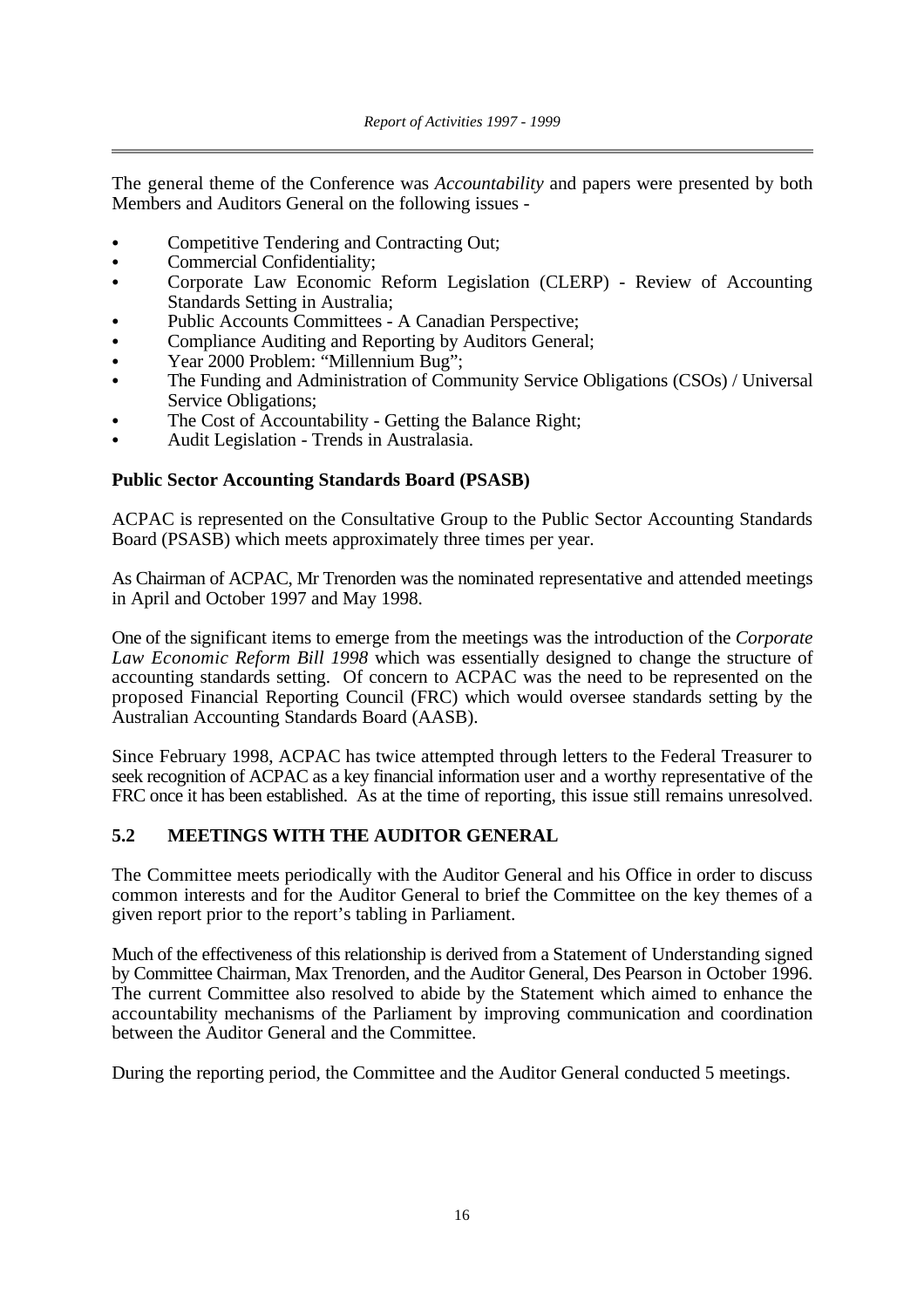## **5.3 MEETINGS / FORUMS CONDUCTED**

| 9 April 1997     | <b>Treasury Presentation to Members</b>                                                                                                                                                                                                                                                                                   |  |  |
|------------------|---------------------------------------------------------------------------------------------------------------------------------------------------------------------------------------------------------------------------------------------------------------------------------------------------------------------------|--|--|
|                  | The Committee in conjunction with Treasury officials conducted an<br>information evening at Parliament House for interested Members on<br>Changes to the Structure and Presentation of the 1997-98 Budget<br>Papers. The presentation primarily focused on the introduction and<br>objectives of Output Based Management. |  |  |
| 2 June 1998      | Public Forum - Inquiry into the Iron and Steel (Mid West)<br>Project                                                                                                                                                                                                                                                      |  |  |
|                  | The Committee conducted a public forum at the City of Geraldton Civic<br>Centre in conjunction with evidence hearings with key stakeholders.                                                                                                                                                                              |  |  |
|                  | The purpose was to facilitate public opinion on issues associated with<br>the project and which were applicable to the Committee's inquiry terms<br>of reference.                                                                                                                                                         |  |  |
|                  | The forum was well patronised with an estimated attendance of between<br>50-60 individuals.                                                                                                                                                                                                                               |  |  |
| 10 November 1998 | Members Forum - Interim Inquiry into the State Budget<br><b>Estimates Information and Process</b>                                                                                                                                                                                                                         |  |  |
|                  | In October 1998, the Committee sought Members' opinions on the<br>information presented in the budget statements by way of a<br>questionnaire.                                                                                                                                                                            |  |  |
|                  | This was followed by a Members' forum at Parliament House which was<br>attended by Members of the Legislative Assembly and Council.                                                                                                                                                                                       |  |  |

### **5.4 CONFERENCES / SEMINARS ATTENDED**

 $\mathbf{r}$ 

|                      | <b>Canadian Council of Public Accounts Committees (CCPAC)</b>                                                                                                                                                                            |  |  |
|----------------------|------------------------------------------------------------------------------------------------------------------------------------------------------------------------------------------------------------------------------------------|--|--|
| 14-16 September 1997 | The Committee and two staff attended the 18th Annual CCPAC<br>Conference in Edmonton, Alberta. The Committee were invited to<br>represent ACPAC at the Conference and delivered two papers.                                              |  |  |
| 16-18 August 1998    | Committee and ACPAC Chairman, Max Trenorden, and Research Officer,<br>Amanda Millsom-May, attended the 19th Annual CCPAC Conference in<br>Yellowknife, North West Territories. Mr Trenorden delivered three papers<br>at the Conference. |  |  |
|                      | <b>Community Service Obligations Conference</b>                                                                                                                                                                                          |  |  |
| 9 & 10 December 1998 | Committee Chairman, Max Trenorden, MLA and Senior Research Officer,<br>Andrew Young, attended a two day seminar in Sydney (see Chapter 4.2).                                                                                             |  |  |

### **5.5 EXTERNAL PROVIDER TRAINING**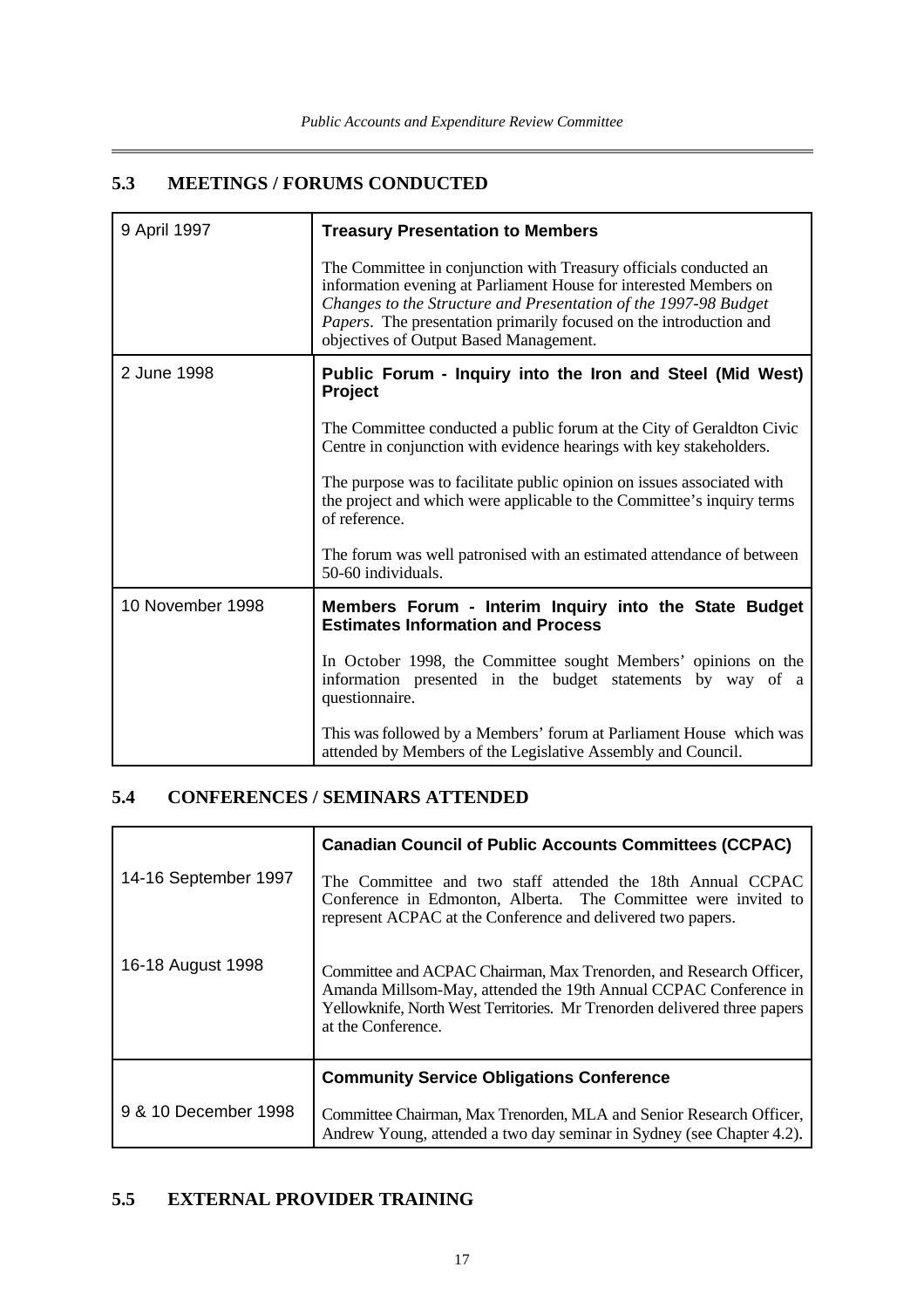| 27 August 1997  | <b>Education Seminar and Training</b>                                                                                                                                                   |  |  |
|-----------------|-----------------------------------------------------------------------------------------------------------------------------------------------------------------------------------------|--|--|
|                 | As part of its inquiry into <i>Government in an Online Environment</i> , the<br>Committee attended a one day education seminar conducted by Dow<br>Digital and Imago Multimedia Centre. |  |  |
|                 | Members were educated in some of the basics of online technology and<br>user information including viewing the Internet.                                                                |  |  |
| 5 February 1998 | <b>Internet Training - Staff</b>                                                                                                                                                        |  |  |
|                 | Research Officers, Amanda Millsom-May and Kirsten Robinson attended<br>a one day course at the Australian Institute of Management (AIM).                                                |  |  |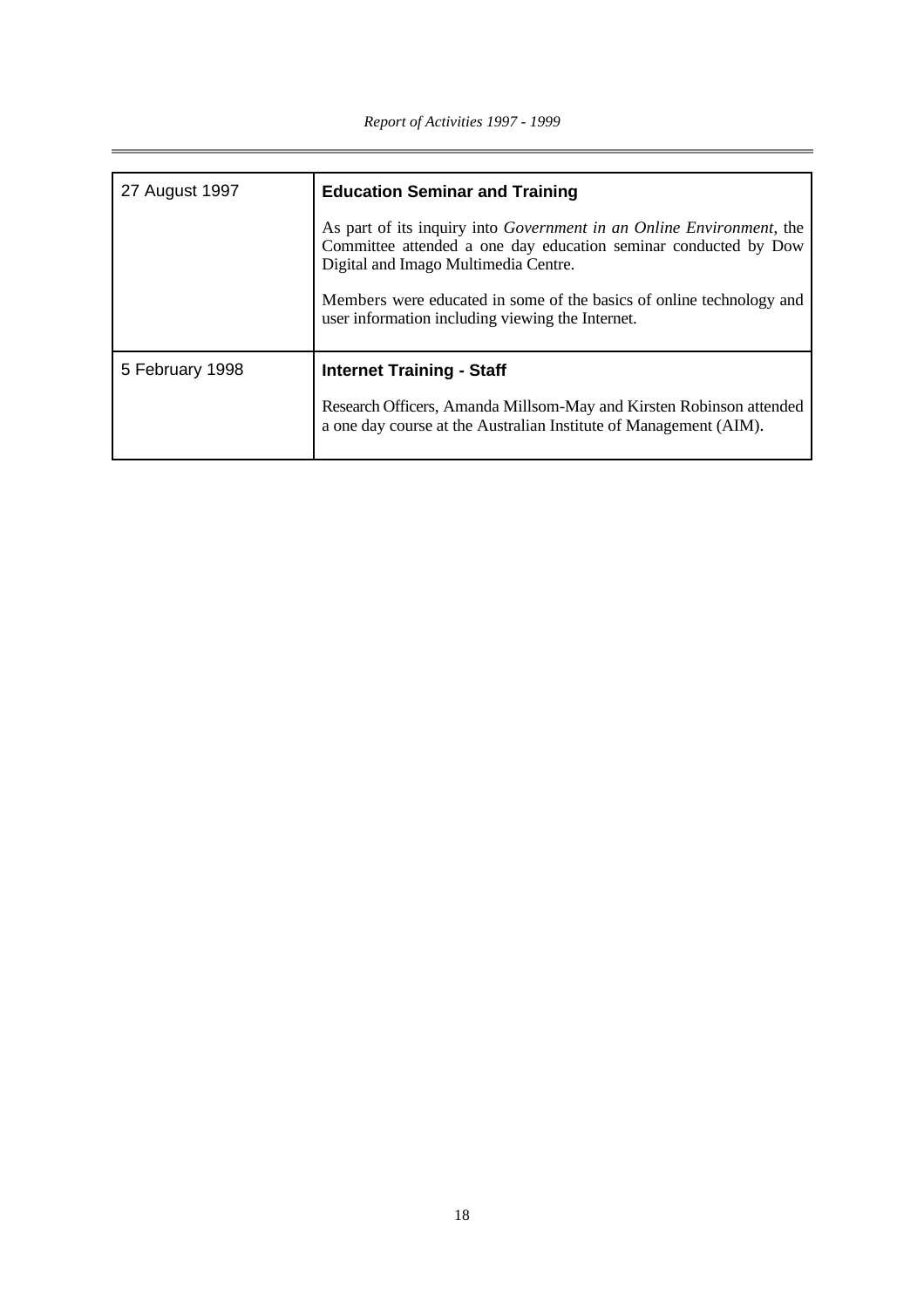## **CHAPTER SIX**

## **COST OF COMMITTEE OPERATIONS**

The Public Accounts and Expenditure Review Committee does not have its own formal budget and is funded out of the budget of the Legislative Assembly. The Committee has routinely provided a budget estimate to the Assembly and this has formed the basis of the Committee's operating budget. However, approval for major expenditures is still required on a case by case basis and is entirely at the discretion of the Speaker.

The Committee's expenditure from March 1997 to February 1999 is detailed below -

| Postal, Courier, Facsimile           |           | 2 153.00    |
|--------------------------------------|-----------|-------------|
| Photocopying/Stationery              |           | 5 291.00    |
| Services/Contracts <sup>1</sup>      |           | 15 629.00   |
| Protocol - Food/Beverages/Gifts      |           | 2 709.00    |
| Members' Travel - Fares & Allowances |           | 106 158.00  |
| Staff Travel - Fares & Allowances    |           | 55 347.00   |
| Travel Miscellaneous <sup>2</sup>    |           | 1444.00     |
| Miscellaneous <sup>3</sup>           |           | 4 2 6 5 .00 |
| $ACPAC$ Conference <sup>4</sup>      |           | 27 913.00   |
| Salaries & Allowances <sup>5</sup>   |           | 215 176.00  |
| <b>Sub Total</b>                     |           | 436 085.00  |
| Revenue <sup>6</sup>                 | 10.540.00 |             |
|                                      |           |             |

**TOTAL EXPENDITURE 425 545.00**

#### **Notes**

- 1. Printing, Advertising, Conference Fees, Consultancy Fees, Subscriptions, Training.
- 2. Taxi fares and incidental expenses.
- 3. Petty Cash, Motor Vehicle Lease/Rental, Photography.
- 4. Expenditure associated with the hosting of the 5th Biennial Conference of theAustralasian Council of Public Accounts Committees (ACPAC), Esplanade Hotel, Fremantle.
- 5. The Committee has provided staffing costs as a guide, with the proviso that a small percentage of the costs may not be attributable to the Committee. Committee staff are employed by the legislative Assembly and may periodically undertake tasks that are not related to the work of the Committee.
- 6. Conference Fees collected from the 5th Biennial Conference of ACPAC, including a contribution by the Office of the Auditor General for protocol gifts for delegates, including Auditors-General.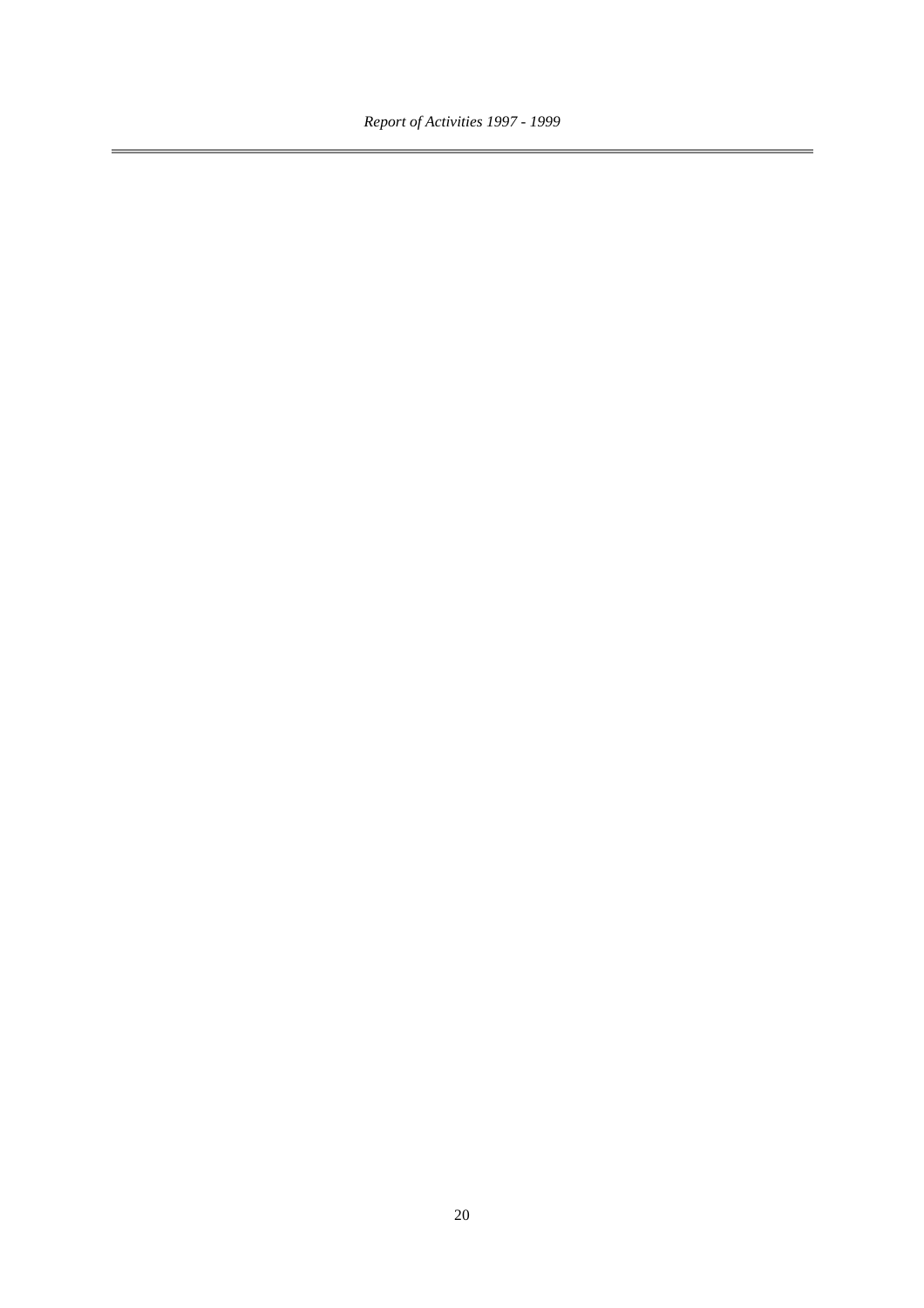## **APPENDIX ONE**

## **WITNESSES**

| <b>INQUIRY</b>                                                                                                                                             | <b>DATE</b>                   | <b>WITNESS</b>                                                                                                                                                                                  | <b>ORGANISATION</b>                                                                                                                                                                                                                                                   |
|------------------------------------------------------------------------------------------------------------------------------------------------------------|-------------------------------|-------------------------------------------------------------------------------------------------------------------------------------------------------------------------------------------------|-----------------------------------------------------------------------------------------------------------------------------------------------------------------------------------------------------------------------------------------------------------------------|
| <b>Inquiry into Western</b><br><b>Australian Tourism</b><br><b>Commission</b><br><b>Sponsorship Agreement</b><br>with Global Dance Inc.<br>(Report No. 36) | 2 July 1997                   | Mr Rod Martin<br>Ms Linda Wayman<br>Mr Mike Rees<br>Mr Kevin Harrison<br>Mr Kevin Carton<br>Mrs Ruth Harrison<br>Mr Shane Crockett<br>Mr Peter Reynolds<br>Mr John Pritchard<br>Ms Jane Longton | Australian<br>Western<br>Tourism<br>Commission<br>(WATC)<br>Eventscorp<br>Eventscorp<br><b>WATC</b><br><b>WATC</b><br><b>WATC</b><br><b>WATC</b><br>Global Dance Foundation<br><b>Inc</b><br>Ministry of Premier and<br>Cabinet<br>Ministry of Premier and<br>Cabinet |
|                                                                                                                                                            | 3 July 1997<br>15 August 1997 | Mr John Langoulant<br>Mr Garry Hall<br>Ms Judy Eckert<br>Mr Charles Murray<br>Dr Margaret Seares<br>Ms Jody Burton<br>The Hon RF Court,                                                         | Treasury<br>Treasury<br>Crown Solicitor's Office<br>(CSO)<br>CSO<br>Department for the Arts<br>Ausdance (WA) Inc<br>Premier<br>of<br>Western                                                                                                                          |
| <b>Inquiry into</b><br><b>Government</b> in an<br><b>Online Environment</b>                                                                                | 30 July 1997<br>31 July 1997  | <b>MLA</b><br>Mr Paul Houghton<br>Mr Arthur Wilson<br>Mr Martin Roberts<br>Mr Mike Grant<br>Mr Ivan Gustavino<br>Ms Gayle Short                                                                 | Australia<br>Department of Transport<br>Electronic<br><b>Business</b><br>Taskforce<br>Health<br>Department<br>of<br>Western Australia<br><b>IMAGO Multi Media</b><br><b>IMAGO Multi Media</b><br>Department of Commerce<br>and Trade (DCT)                            |
|                                                                                                                                                            |                               | Mr Chris Fitzhardinge<br>Mr Colin Gilbert<br>Mr Warwick Smith<br>Mr Andrew Burke<br>Mr Mark Taylor                                                                                              | <b>DCT</b><br>Office of Information and<br>Communications (OIC)<br><b>OIC</b><br>Department<br>of<br>Land<br>Administration (DOLA)<br><b>DOLA</b>                                                                                                                     |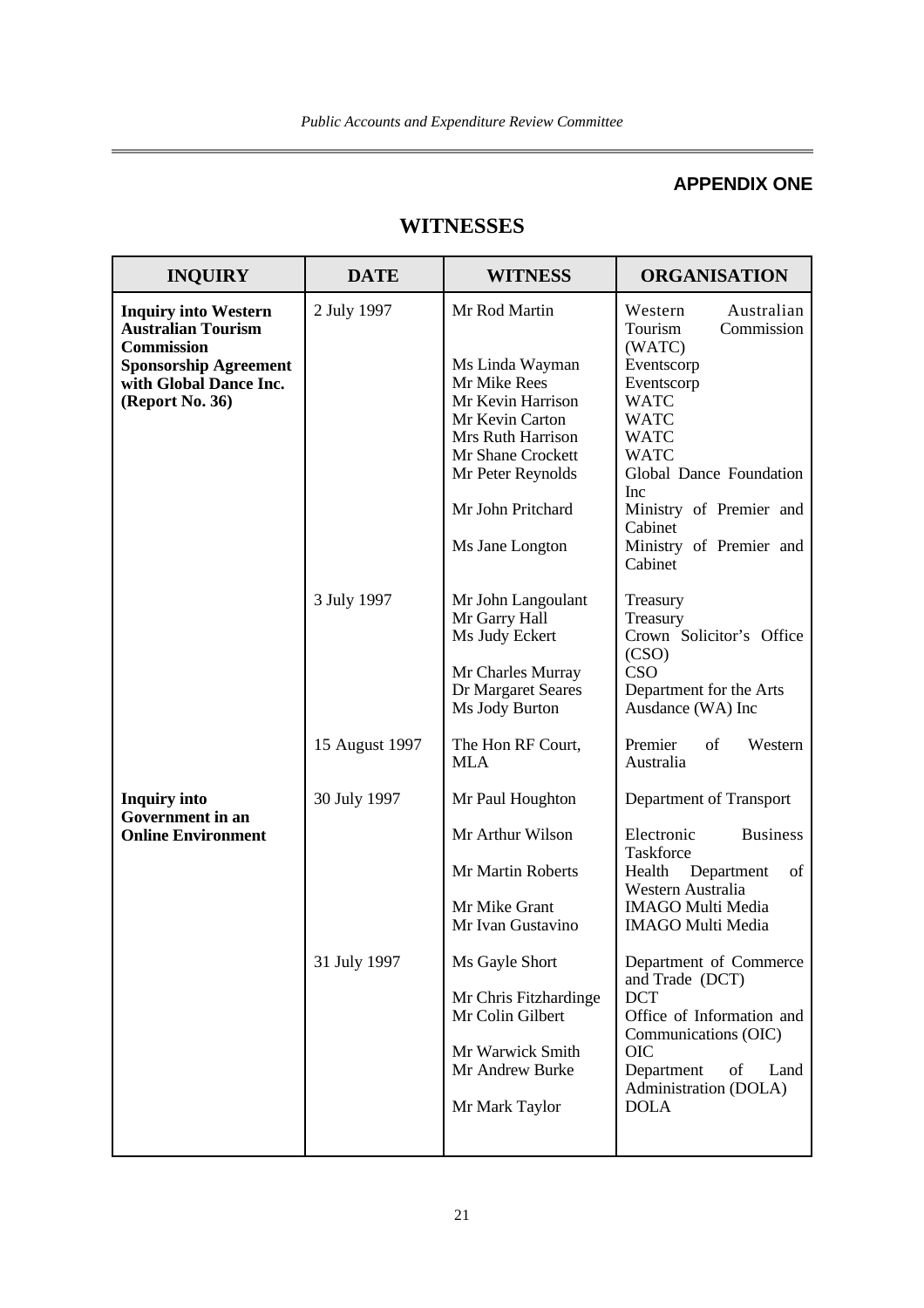| <b>INQUIRY</b>                                                                          | <b>DATE</b>         | <b>WITNESS</b>                                                                                                                                                                             | <b>ORGANISATION</b>                                                                                                                                                                                                                                                 |
|-----------------------------------------------------------------------------------------|---------------------|--------------------------------------------------------------------------------------------------------------------------------------------------------------------------------------------|---------------------------------------------------------------------------------------------------------------------------------------------------------------------------------------------------------------------------------------------------------------------|
| <b>Inquiry into</b><br><b>Government</b> in an<br><b>Online Environment</b><br>(cont'd) | 20 August 1997      | Mr Des Pearson<br>Dr Gordon Robertson<br>Mr Mike Blake<br>Mr Andy Yukich                                                                                                                   | Office of the Auditor<br>General (OAG)<br><b>OAG</b><br><b>OAG</b><br><b>OAG</b>                                                                                                                                                                                    |
|                                                                                         | 11 March 1998       | Mr Stephen Collins                                                                                                                                                                         | <b>OIC</b>                                                                                                                                                                                                                                                          |
|                                                                                         | 12 March 1998       | Ms Blanche Holzman<br>Mr Ken Holzman<br>Ms Jennifer<br>Ligtermoet                                                                                                                          | <b>Future Kids</b><br><b>Future Kids</b><br><b>Future Kids</b>                                                                                                                                                                                                      |
|                                                                                         | 19 March 1998       | Dr Jann Marshall                                                                                                                                                                           | Health Department of<br>Western Australia                                                                                                                                                                                                                           |
|                                                                                         | 9 April 1998        | Ms Cheryl Vardon                                                                                                                                                                           | <b>Education Department of</b><br>Western Australia                                                                                                                                                                                                                 |
|                                                                                         |                     | Mr Ron Mance<br>Mr Neil Jarvis                                                                                                                                                             | Ed Dept WA<br>Ed Dept WA                                                                                                                                                                                                                                            |
|                                                                                         | 6 May 1998          | Mr Don Boyd                                                                                                                                                                                | School of Isolated and<br><b>Distance Education</b><br>(SIDE)                                                                                                                                                                                                       |
|                                                                                         |                     | Mr Steve Salamon                                                                                                                                                                           | <b>SIDE</b>                                                                                                                                                                                                                                                         |
|                                                                                         | 2 June 1998         | Mr Kim Snowball                                                                                                                                                                            | Health Department of<br>Western Australia                                                                                                                                                                                                                           |
|                                                                                         | 9 September<br>1998 | Mr Stephen Collins<br>Mr Jo Blignaut                                                                                                                                                       | <b>OIC</b><br><b>OIC</b>                                                                                                                                                                                                                                            |
| <b>Inquiry into the Iron</b><br>and Steel (Mid West)<br>Project                         | 2 June 1998         | Mr John Durant<br>Mr Robert Ramage                                                                                                                                                         | <b>Geraldton Port Authority</b><br>(GPA)<br><b>GPA</b>                                                                                                                                                                                                              |
|                                                                                         | 3 June 1998         | Mr Wayne Morgan                                                                                                                                                                            | Mid West Development                                                                                                                                                                                                                                                |
|                                                                                         |                     | Mr Wayne Proudlove<br>Mr Bob Griffith<br>Mr Adam Volkers<br>Mr Paul Robb<br>Mr David Moustaka<br>Mr Phil Cooper<br>Mr Steven Cope<br>Mr Charles Atkinson<br>Mr Garry Keefe<br>Mr Jim Grant | Commission (MWDC)<br><b>MWDC</b><br>Mid West Chamber of<br>Commerce & Industry<br><b>Industry Inland</b><br><b>Industry Inland</b><br><b>Industry Inland</b><br>City of Geraldton<br>City of Geraldton<br>Northampton Shire<br>Northampton Shire<br>Greenough Shire |

ı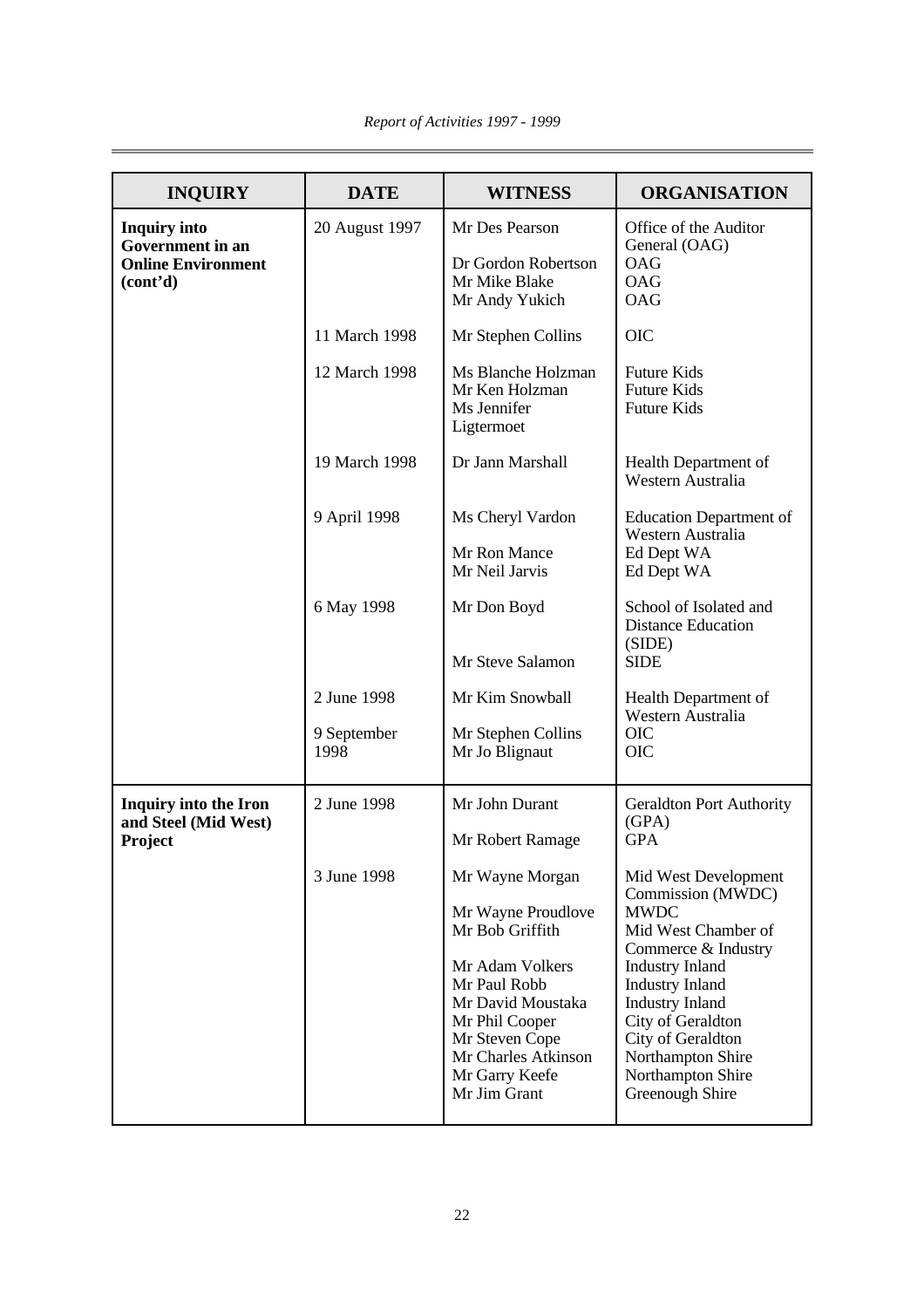| <b>INQUIRY</b>                                                                                                                                         | <b>DATE</b>                 | <b>WITNESS</b>                                                                                                                                                                                                                                                                                                 | <b>ORGANISATION</b>                                                                                                                                                                                                                                                                                                                                                       |
|--------------------------------------------------------------------------------------------------------------------------------------------------------|-----------------------------|----------------------------------------------------------------------------------------------------------------------------------------------------------------------------------------------------------------------------------------------------------------------------------------------------------------|---------------------------------------------------------------------------------------------------------------------------------------------------------------------------------------------------------------------------------------------------------------------------------------------------------------------------------------------------------------------------|
| <b>Inquiry into the Iron</b><br>and Steel (Mid West)<br>Project (cont'd)                                                                               | 3 June 1998<br>24 June 1998 | Mr Bill Perry<br>Mr Nino Messina<br>Mr Graham Wilks<br>Mr Neil Exten<br>Mr Geoff Edwards<br>Mr Barry Wyatt<br>Mr Stuart Hohen                                                                                                                                                                                  | Greenough Shire<br>Mullewa Shire<br>Mullewa Shire<br>Chapman Valley Shire<br>Chapman Valley Shire<br>An Feng Kingstream Steel<br>Limited (AFK)<br><b>AFK</b>                                                                                                                                                                                                              |
| <b>Inquiry into Community</b><br><b>Service Obligations</b>                                                                                            | 15 June 1998                | Mr John Langoulant<br>Mr Hew Mortlock<br>Mr Michael Court<br>Dr Donald Brunker<br>Mr Brian Martin<br>Mr Derek Perez<br>Dr Jim Gill<br>Mr Allen Roberts<br>Dr Les Farrant<br>Mr Ken Hodgkin<br>Mr Nenad Ninkov<br>Mr Rohan Griffin<br>Mr Garry James<br>Mrs Kaye Mulligan<br>Mr John Powell<br>Mr Graeme Morris | <b>Treasury Department</b><br><b>Treasury Department</b><br><b>Treasury Department</b><br><b>Treasury Department</b><br>Office of Water<br>Regulation (OWR)<br><b>OWR</b><br><b>Water Corporation</b><br><b>Water Corporation</b><br>Office of Energy<br>Office of Energy<br><b>Western Power</b><br><b>Western Power</b><br>Westrail<br>Westrail<br>Westrail<br>Westrail |
| Interim Inquiry into the<br><b>State Budget Estimates</b><br><b>Information and Process</b><br>Legislative<br>in<br>the<br>Assembly (Report No.<br>40) | 18 November<br>1998         | Mr John Langoulant<br>Ms Rebecca Flint<br>Mr Andrew Chuk                                                                                                                                                                                                                                                       | <b>Treasury Department</b><br><b>Treasury Department</b><br><b>Treasury Department</b>                                                                                                                                                                                                                                                                                    |